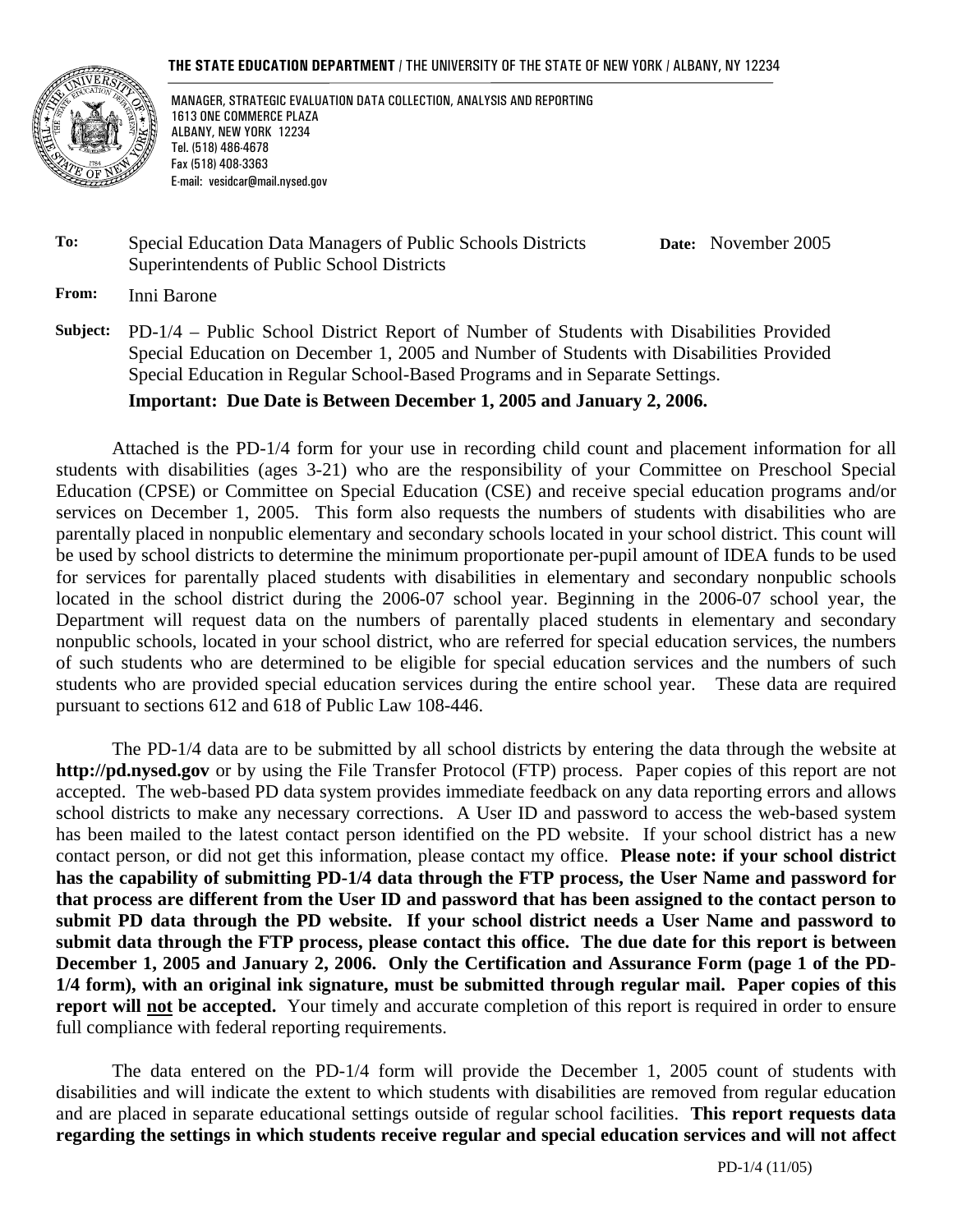### **your State aid allocations in any way. (In contrast, the SA-100 form collects data for State aid purposes regarding the cumulative extent to which students receive special education programs and/or services.)**

Data from the PD-1/4 form, child count data from Charter Schools on the PD-1C/4C form, program expansion information from Charter Schools, and information provided on the SEDCAR-1 forms, which will be sent to school districts by approved special education programs (ASEP), will establish the number of school-age and preschool-age students with disabilities to be included in local level calculations to determine the school district's 2006-2007 federal fund allocation under IDEA sections 611 and 619. These data will also be useful in determining:

- The amount of Charter Schools' federal fund allocations;
- The amount of sub-allocations for ASEPs. ASEPs are all SED approved preschool and private school-age programs for students with disabilities, including State-supported (Section 4201) Schools; and
- The proportionate amount of federal funds available to serve parentally placed students with disabilities in nonpublic elementary and secondary schools located in the school district.

To be counted in this report, each student with a disability, must meet the following criteria as of December 1, 2005:

The student must be the responsibility of your school district's CSE or CPSE. A student with a disability who relocates from your school district and becomes the responsibility of another school district's CSE or CPSE **before** December 1, 2005, may not be included in the count for your school district. A student who relocates from another school district and becomes the responsibility of your school district's CSE or CPSE **after**  December 1, 2005 may not be included in the count for your school district.

OR

• The student is parentally placed in a nonpublic school located in this school district and has been determined to be a student with a disability by the CSE of the student's school district of residence.

AND

• The student must have an individualized education program (IEP) and be receiving special education programs and/or related services that meet State standards as of December 1, 2005.

Federal law and regulations require that State and local education agencies ensure an unduplicated count of students with disabilities. Before submitting the PD-1/4 report, please complete local verification procedures to ensure that each student is counted only once. Such verification procedures may include visual scans, computer scans or other methods; and are especially important for school districts having several school buildings and for students receiving multiple special education programs and/or services.

The State Education Department will confirm the accuracy of information included in this report as part of the program review process, or as is otherwise indicated. To facilitate such review of your school district, please maintain a list (hard copy or other readily retrievable format) of all students included in this report until June 30, 2013. Upon completing local verification procedures, if it is determined that one or more counts are incorrect, a revised report (i.e., PD-1/4 form) must be submitted to SED.

Compared to the PD-1/4 report for December 1, 2004, the December 1, 2005, PD-1/4 report is revised in the following ways:

Section A, Table 2 is new and requests the numbers of preschool children reported in Section A, Table 1 who receive preschool special education and related services from approved preschool special education programs operated by Suffolk or Westchester counties. These data will be used by the State to determine a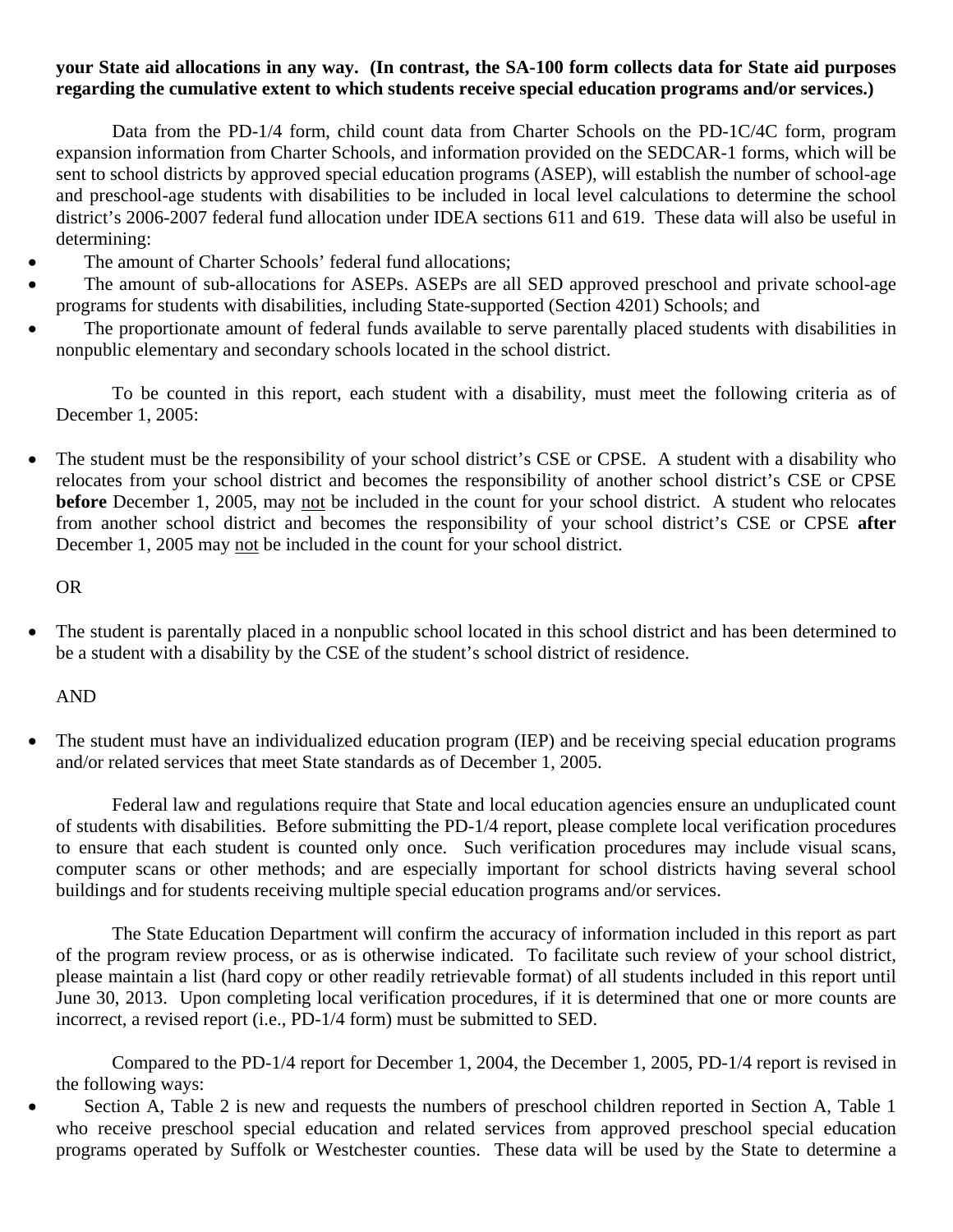minimum per-pupil amount of IDEA sub-allocation, which must be made available by school districts to approved special education programs.

- Last year's Section A, Table 4 has been removed. It collected the count of preschool students with disabilities, ages 2 to 4, served in school district-operated approved preschool special education program. This is no longer a required reporting element.
- Section B, Table 1 has been revised to collect the counts of school-age students with disabilities who are parentally placed in nonpublic elementary and secondary schools located in the school district and those located outside of the school district and who are provided publicly funded special education services.
- Section B, Table 2, Line 2 has been removed. It collected the number of students with disabilities who were home-schooled at the parent's choice. These data are collected through the Basic Educational Data System (BEDS).
- Section B, Table 3 has been removed. It collected the number of students with disabilities who attended "home-school" buildings. This is no longer a required reporting element.
- Section B, Table 4 has been removed. It collected the number of students with disabilities provided testing accommodations. These data are collected through the individual student record system and through the System to Track Educational Performance (STEP) reporting system.
- Section B, Table 5 has been removed. It collected the number of school-age students with disabilities who are also Limited English Proficient. These data are collected through the individual student record system and through the STEP reporting system.
- Section B, Table 6 has been removed. It collected the number of students who are eligible for services and accommodations under Section 504. These data are collected through the individual student record system and through the STEP reporting system.
- Section B, Table 7 has been removed. It collected the number of students with disabilities by age and grade. These data are collected through the individual student record system and through the STEP reporting system.

During 2005-2006, Strategic Evaluation Data Collection Analysis and Reporting (SEDCAR) Unit personnel may be available to conduct a limited number of regional training programs regarding the various special education data forms (i.e., the PD forms). If you feel that such training would be useful to the data managers in your area, please contact your local Special Education Training and Resource Center (SETRC). The data collected through the PD forms are used in the following reports and activities:

- State Performance Plan and Annual Performance Report for Special Education
- Public reporting of LEA results against State targets established in the State Performance Report.
- Calculation of minimum amount of per-pupil IDEA funds to be sub-allocated or spent on services.
- Pocketbook of Goals and Results for Individuals with Disabilities
- Chapter 655 Report to the Governor and the Legislature on the Status of the State's Schools
- Special Education Quality Assurance Reviews
- School District Report Cards
- BOCES Report Cards
- Charter School Report Cards
- Calculations to identify instances of possible race/ethnicity disproportionality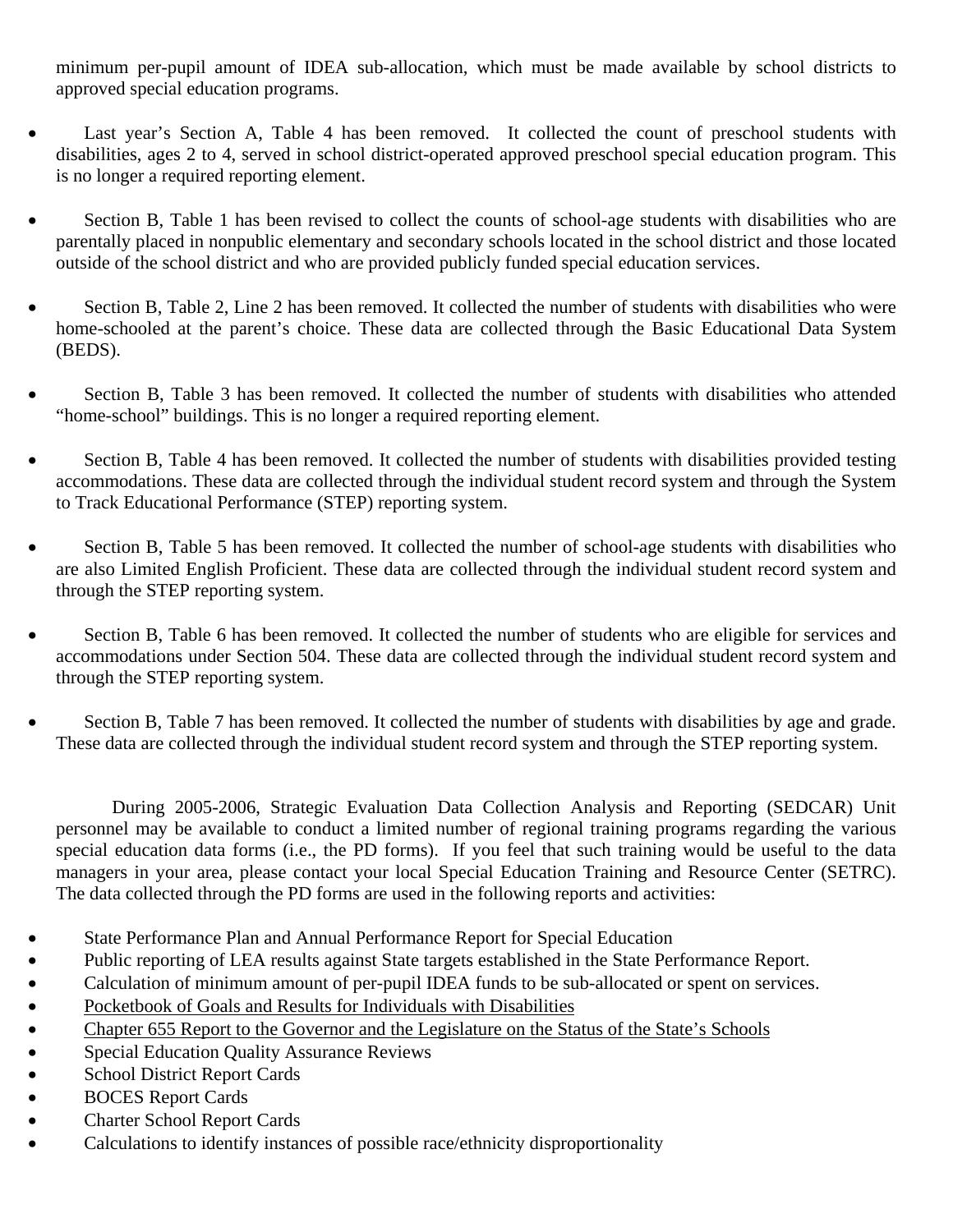- Required re-direction of IDEA funds for early intervening services
- Other reports required by State or federal statutes
- Evaluation of programs and policies

If you have any questions or are in need of assistance in completing this report, please contact the SEDCAR Unit by using the contact information provided in the letterhead. Thank you.

Attachment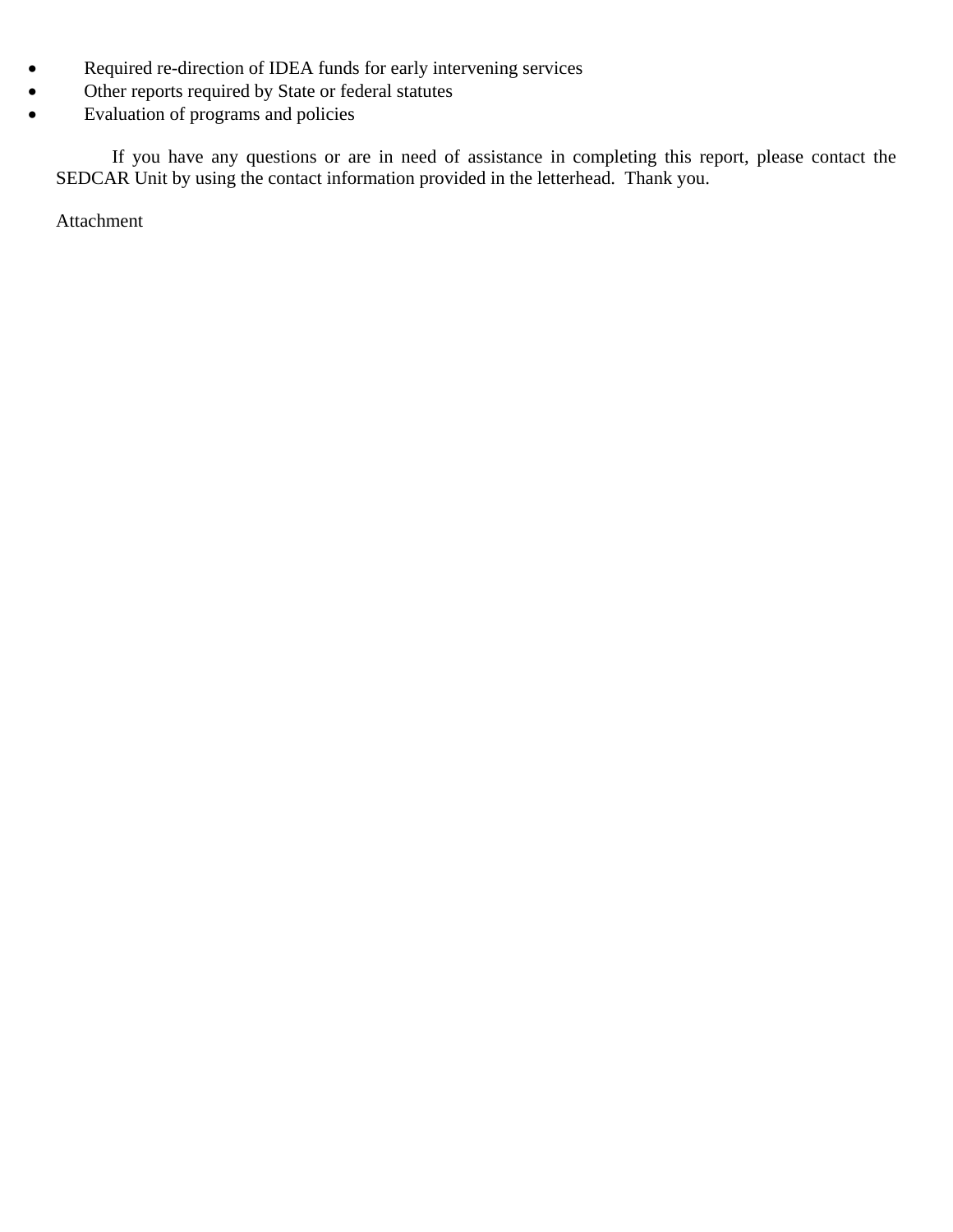The University of the State of New York THE STATE EDUCATION DEPARTMENT Office of Vocational and Educational Services for Individuals with Disabilities (VESID) Strategic Evaluation Data Collection, Analysis and Reporting (SEDCAR) One Commerce Plaza – Room 1613

Albany, NY 12234

# *PD-1/4 – Public School District Report of:*

**Number of Students with Disabilities Provided Special Education on December 1, 2005 and Number of Students with Disabilities Provided Special Education in Regular School-Based Programs and in Separate Settings** 

*Instructions:* 1. Please submit these data electronically at http://pd.nysed.gov between December 1, 2005 and January 2, 2006.

- 2. **Sign, in original ink, the Certification and Assurances at the bottom of this page and return just this page to the above address.**
- 3. Retain one copy (and supporting documentation) in your school district for reference and audit purposes. The required retention period ends June 30, 2013.
- 4. Carefully read the Instructions and Definitions on the following pages.
- 5. If you have any questions about this report, please call (518) 486-4678, or e-mail your questions to vesidcar@mail.nysed.gov

| <b>School District Information</b>                                     |  |                                    |                     |  |
|------------------------------------------------------------------------|--|------------------------------------|---------------------|--|
|                                                                        |  | (Enter 12-digit SED Code Below)    |                     |  |
|                                                                        |  |                                    |                     |  |
| SCHOOL DISTRICT NAME                                                   |  |                                    |                     |  |
| ADDRESS (include building name, room number, or mail stop information) |  |                                    |                     |  |
|                                                                        |  |                                    |                     |  |
| <b>CITY</b>                                                            |  |                                    | <b>STATE</b><br>ZIP |  |
|                                                                        |  | <b>Contact Person Information*</b> |                     |  |
| <b>NAME</b>                                                            |  |                                    |                     |  |
| <b>TITLE</b>                                                           |  |                                    |                     |  |
| TELEPHONE (include Area Code)                                          |  | <b>FAX</b>                         |                     |  |
| <b>E-MAIL ADDRESS</b>                                                  |  |                                    |                     |  |

\*All correspondence from SEDCAR will be directed to the contact person identified in the PD web based data entry system at http://pd.nysed.gov Please keep the contact person information current, including the e-mail address as most communication will occur via e-mail.

#### *Certification and Assurances*

I have reviewed the PD-1/4 data that has been submitted electronically to the State Education Department. I will also review any modifications that may be made to these data and the final verification report that will be issued to the school district by the State Education Department. These data provide the number of students with disabilities provided special education programs and/or services on December 1, 2005 and number of students with disabilities provided special education in regular school-based programs and in separate settings. I certify that this is a complete and accurate count of students with disabilities served on December 1, 2005. I further certify that the students reported were the responsibility of this school district's CSE or CPSE or were parentally placed in nonpublic schools located in this school district, had a current Individualized Education Program, and received special education programs and/or services that met State standards.

I assure that IDEA funds will be sub-allocated, in a manner consistent with State and federal laws and regulations, to Charter Schools in which resident students with disabilities are enrolled and provided special education services directly or indirectly by Charter Schools and to approved special education programs. I also assure that students with disabilities who are parentally placed in nonpublic schools located in this school district will be provided a proportionate share of special education services supported with IDEA funds.

Original Ink Signature Date Signed



*Superintendent must sign and date on or after December 1, 2005*

Name of Superintendent (Please type or print)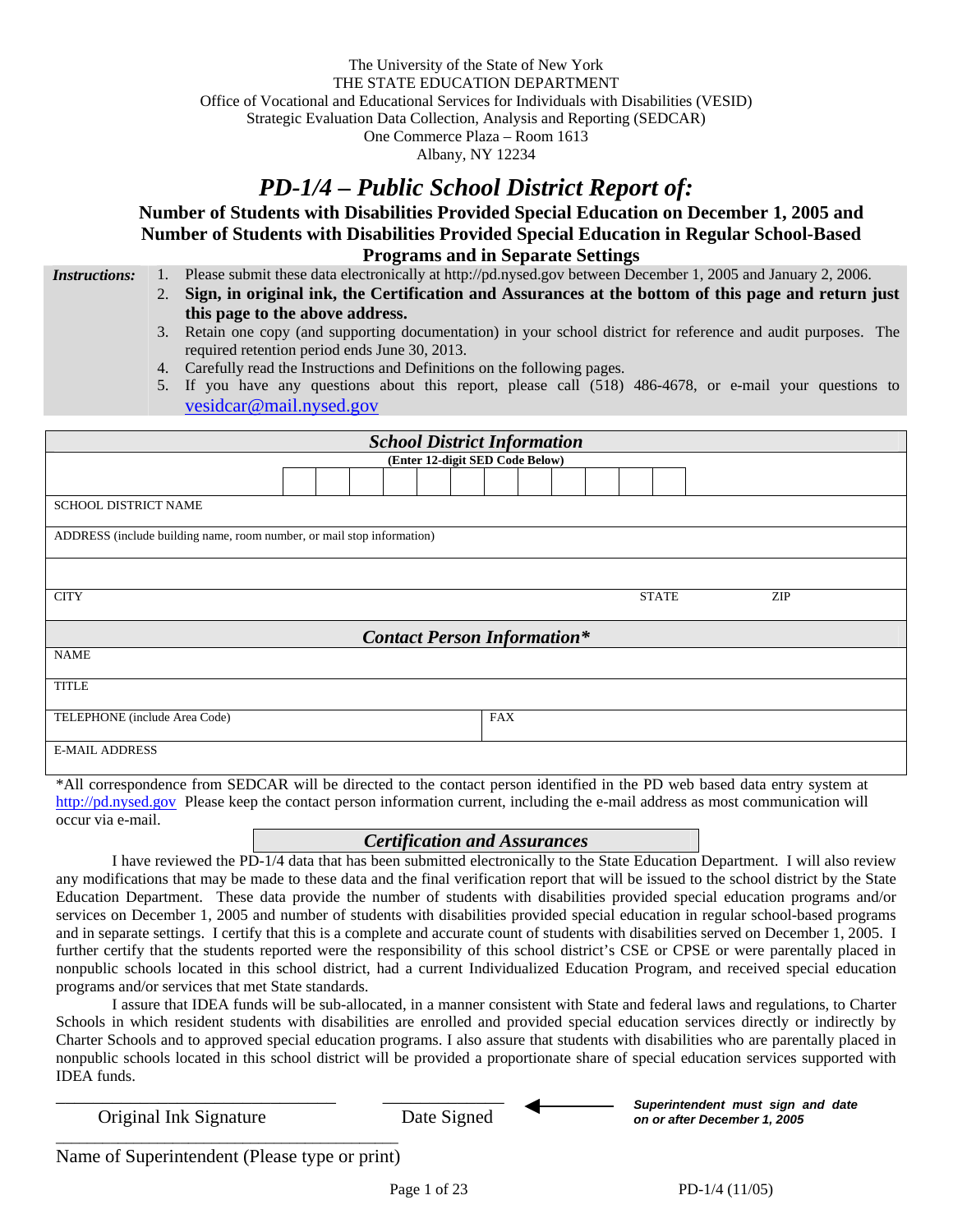Instructions and Definitions for Completing the PD-1/4 Report

- 1. Report information for **all** students with disabilities (ages 3 to 21) who are the responsibility of this district's CPSE or CSE and receive special education programs and/or services on December 1, 2005. This includes:
	- Resident students with disabilities in district operated educational programs;
	- Resident students with disabilities in the New York State School for the Blind in Batavia and in the New York State School for the Deaf in Rome;
	- Resident students with disabilities in Charter Schools;
	- Students with disabilities who were residents of the school district at the time they were placed by the courts or State agencies in out-of-State approved residential schools;
	- Resident students with disabilities in BOCES programs;
	- Resident students with disabilities who are placed by the school district in Special Act School Districts;
	- Resident students with disabilities who are placed by the school district in approved private schools for students with disabilities;
	- Resident students with disabilities who are placed out-of-State as Emergency Interim Placements;
	- Resident students with disabilities who are parentally placed in nonpublic elementary and secondary schools located in the school district and in nonpublic elementary and secondary schools located in other school districts.
- 2. In Section B, Table 1, Line 3, school districts must report the number of students with disabilities who are residents of other school districts but are parentally placed in nonpublic elementary and secondary schools located in the school district and provided special education programs and/or services.
- 3. Students with disabilities' race/ethnicity must be reported consistently on all PD forms and other Department data collection instruments. Each student must be reported in a single category. We recommend the parents be provided an opportunity to designate their children as belonging to one of the five-race/ethnicity categories as described below. If they are unable to choose among the categories, school district personnel must use their best judgment and report the student in the category based on the group to which the student appears to belong, identifies with, or is regarded in the community as belonging. Please use the following definitions to assist you in determining the most appropriate category for reporting students:

**American Indian/Alaskan Native:** A person having origins in any of the original peoples of North and South America (including Central America) and who maintains tribal affiliation or community attachment.

**Asian or Pacific Islander:** A person having origins in any of the original peoples of the Far East, Southeast Asia, the Indian subcontinent, or the Pacific Islands, including, for example, Cambodia, China, India, Japan, Korea, Malaysia, Pakistan, the Philippine Islands, Thailand, and Vietnam. The Pacific Islands include Hawaii, Guam, and Samoa.

**Black or African American (not Hispanic):** A person having origins in any of the Black racial groups of Africa.

**Hispanic or Latino:** A person of Cuban, Mexican, Puerto Rican, South or Central American, or other Spanish culture or origin, regardless of race.

**White (not Hispanic):** A person having origins in any of the original peoples of Europe, the Middle East, or North Africa.

- 4. Wherever students are to be reported by age, please report age as of December 1, 2005.
- 5. If specific instructions for some tables are not provided below, they are included above each table of the PD-1/4 form.

# **Directions for Section A**

This section contains six Tables. **Tables 1 and 4** request placement information by age and by race/ethnicity category for all preschool students with disabilities, ages 3 to 4, who are the responsibility of the school district's CPSE. These students must be receiving preschool special education programs and/or services, pursuant to Sections 4201 or 4410 of the Education Law, on December 1, 2005. The total number of preschool students, ages 3-4, reported in each of these two tables must be identical. **Table 2** requests the counts of preschool students with disabilities who are provided preschool special education services by approved programs operated by Suffolk and Westchester counties. These data will be used by the Department to calculate the minimum per-pupil federal sub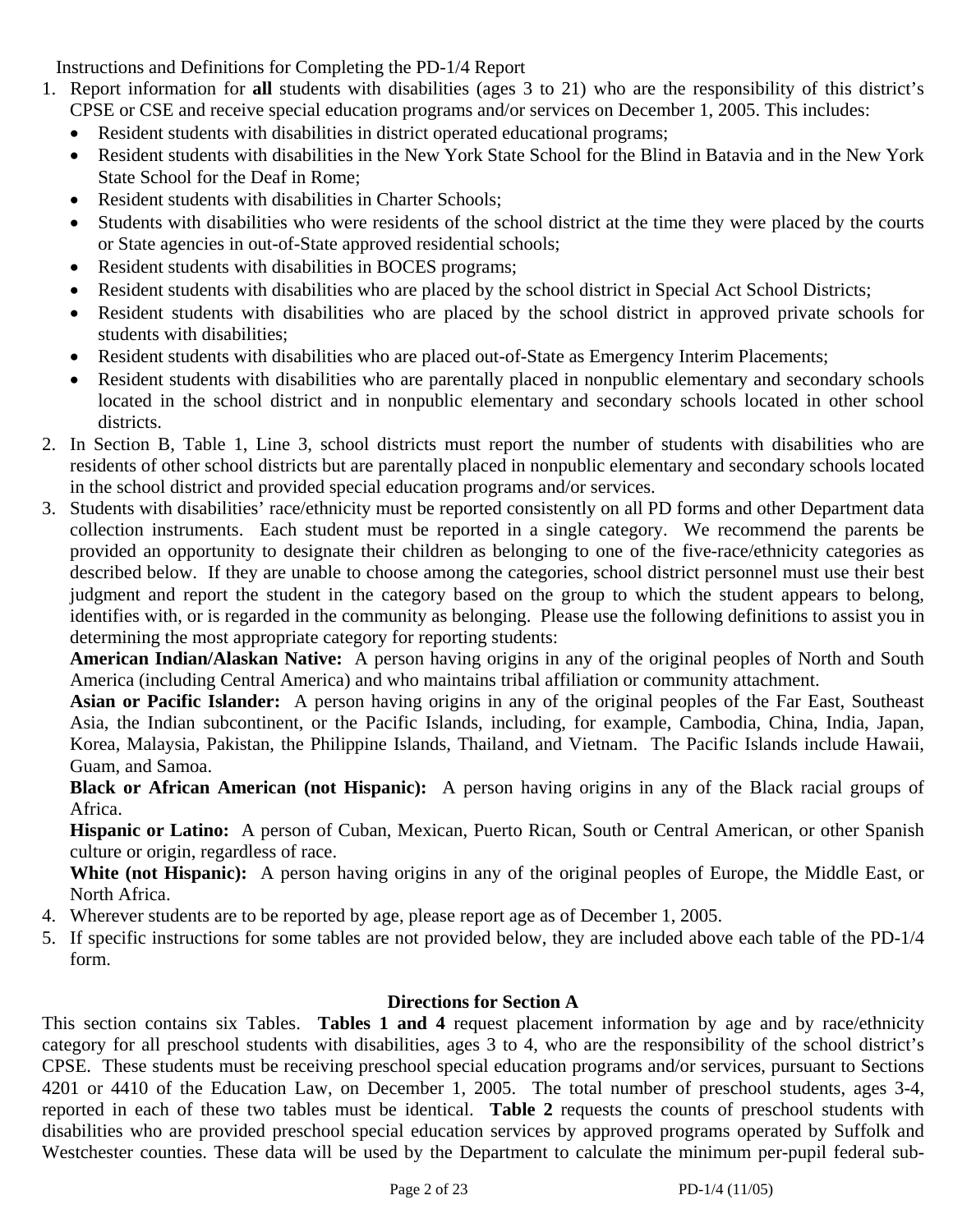allocation, which school districts must provide to the approved special education programs. **Table 3** is to report the count of preschool students with disabilities, age 2, who are receiving preschool special education services, pursuant to Sections 4201 or 4410 of the Education Law, on December 1, 2005. **Table 5** is to report, by race/ethnicity, the total number of preschool students with disabilities who are residents of the school district, who are enrolled in regular parochial or other private schools at parents or guardians expense, but who are provided special education programs and/or services at public expense. Students reported in Table 5 are also reported in Tables 1 and 4. **Table 6** is to report the number of preschool students with disabilities who are reported in Tables 1 and 4, and who are also limited English proficient (or English language learners).

# **Definitions for Section A, Tables 1 and 4**

# **Line 1 - Early Childhood Setting**

Unduplicated total who received all of their special education and related services in programs designed primarily for children without disabilities. This may include, but is not limited to:

- private preschools,
- Head Start Centers.
- child care facilities,
- regular preschool classrooms open to an eligible pre-kindergarten population by the public school system,
- home/early childhood combinations,
- home/Head Start combinations,
- special class in an integrated setting, and
- other combinations of early childhood settings.

# **Line 2 - Early Childhood Special Education Setting**

Unduplicated total who received **all** of their special education and related services in State Education Department approved programs designed primarily for children with disabilities housed in regular school buildings or other community based settings. This may include, but is not limited to:

- special education classrooms in regular public school buildings,
- special education programs and/or services in child care facilities or other community based settings,
- special education classrooms in trailers or portables outside regular school buildings,
- special education programs and/or services in neutral sites (e.g., libraries), and
- special education programs and/or services provided in the therapist's office.

# **Line 3 - Home**

Unduplicated total who received special education itinerant teacher services and/or related services in the principal residence of the child's family or caregiver.

# **Line 4 - Itinerant Services Outside the Home, in a Hospital**

Unduplicated total who received all of their special education and related services at a hospital for a short period of time, up to 3 hours per week on an outpatient basis. (This category does not include children receiving services at home.) These services may be provided individually or to a small group of children.

Please note that preschool students who received special education or related services at a hospital for more than 3 hours per week on an outpatient basis, should be reported in Line 5, Part-Time Early Childhood/Part-Time Early Childhood Special Education Setting, if a portion of services are provided at home or in a regular education program; or in Line 2, Early Childhood Special Education Setting, if all the special education is provided in the hospital setting.

Preschool students receiving special education or related services at a hospital on an inpatient basis, should be reported in Line 6, Residential Facility.

# **Line 5 - Part-Time Early Childhood Setting/Part-Time Early Childhood Special Education Setting**

Unduplicated total who received **general and/or special education** services in multiple settings, such that: 1) a portion of their general education, special education and related services are provided at home or in programs designed primarily for children without disabilities, and 2) the remainder of their special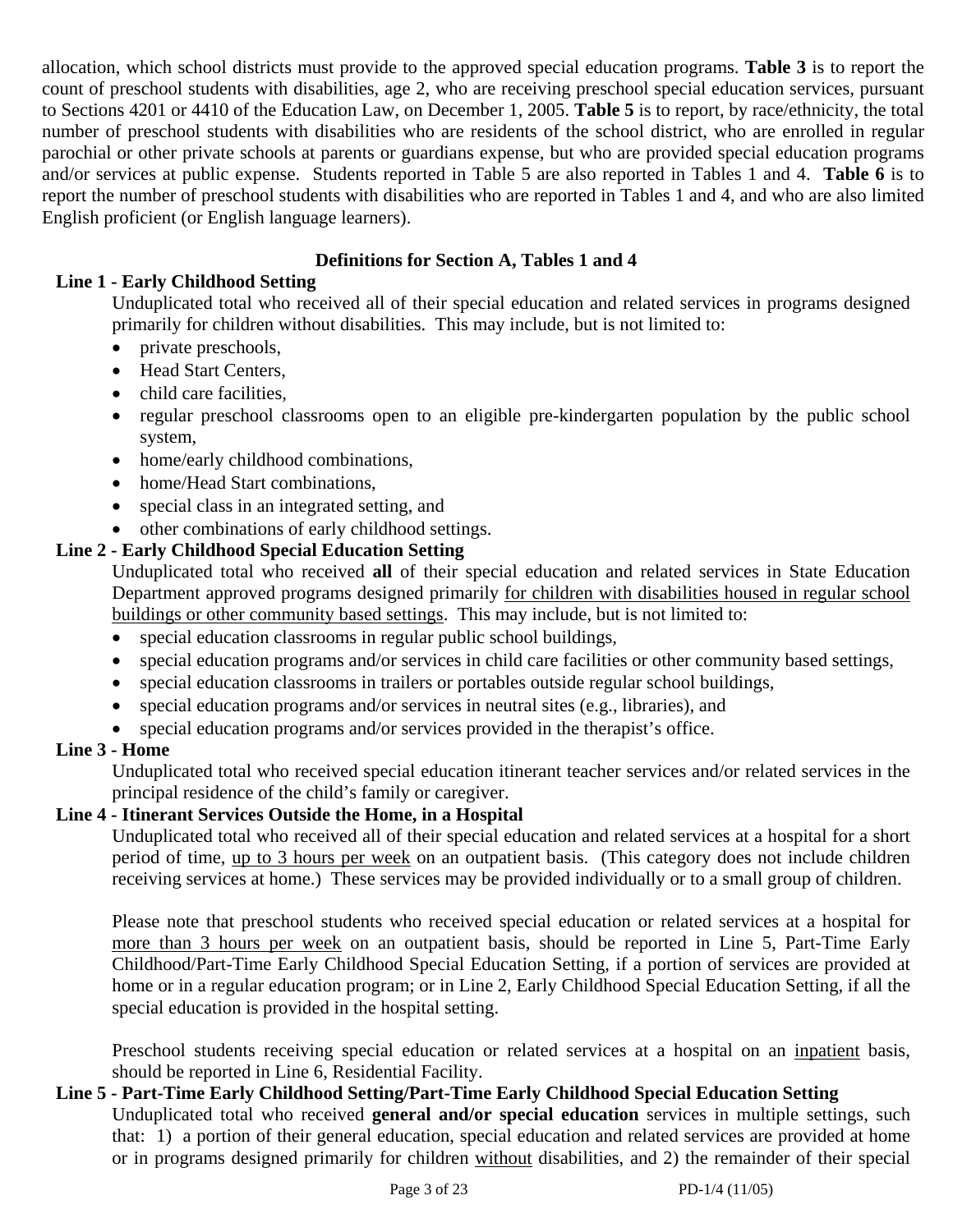education and related services are provided in programs designed primarily for children with disabilities. This may include, but is not limited to:

- home/early childhood special education combinations,
- Head Start, child care, nursery school facilities, or other community based settings, with special education provided outside of the regular class,
- regular pre-kindergarten classes with special education provided outside of the regular class,
- separate school/early childhood combinations, and
- residential facility/early childhood combinations.

# **Line 6 - Residential Facility**

Unduplicated total who received all of their special education and related services in publicly or privately operated residential schools, or residential medical facilities on an in-patient basis.

# **Line 7 - Separate School**

Unduplicated total who received all of their special education and related services in educational programs in separate public or private day school buildings specifically for children with disabilities.

# **Directions and Definitions for Section B, Table 1**

Section B, Table 1, requests the count of all school-age students for whom the district has CSE responsibility to provide special education services, and is providing such services on December 1, 2005. To comply with requirements of IDEA section 612(a)(10), this Table is also used to collect the numbers of students with disabilities who are parentally placed in nonpublic elementary and secondary schools, located in the school district, and provided publicly funded special education services. Additional directions to assist school districts to accurately complete this Table are provided above the Table. The school districts of residence maintain CSE responsibility for students except in the following circumstances:

- If students are placed by another agency (e.g., courts, social services, Office of Children and Family Services, etc.), in Child Care Institutions (CCI) located within New York State, the residential schools connected with the CCIs assume the CSE responsibility for such students and provide services pursuant to Article 81 of the Education Law. Therefore, such students are not to be reported by school districts in this report;
- Students who reside in State agency facilities of the Office of Children and Family Services, Office of Mental Health, Office of Mental Retardation and Developmental Disabilities or the Department of Correctional Services and attend State agency educational programs or other educational programs are the responsibility of the State agencies under section 112 of the Education Law and are not to be reported in this report;
- School districts that receive students through contract with less than K-12 school districts pursuant to sections 2040-2045 of the Education Law assume CSE responsibility. For example, once students leave a K-8 school district and attend a school district with grades 9-12, the district with grades 9-12 assumes CSE responsibility for such students (CR section 200.2(f)). The K-8 district is not to report students in grades 9-12;
- Students who reside in group homes, foster homes, community residences and other programs but attend public schools pursuant to section 3202.4 of the Education Law are the CSE responsibility of school districts in which such facilities are located; and
- Students who are incarcerated in county correctional facilities are the CSE responsibility of the school district in which the correctional facility is located (section 3202.7 of the Education Law).

# **Directions and Definitions for Section C, Reports 1-14**

**Section C, Reports 1-14:** There are two tables for each disability category- Table 1 and Table 2. These tables request placement information for all school-aged students with disabilities, ages 4-21, who are the responsibility of your CSE and are provided school-age special education programs and/or services on December 1, 2005.

**Table 1:** Report the number of students with disabilities who are educated in regular school buildings and removed from regular classes for "Less than 20%", "21% to 60%", or "More than 60%" of the school day or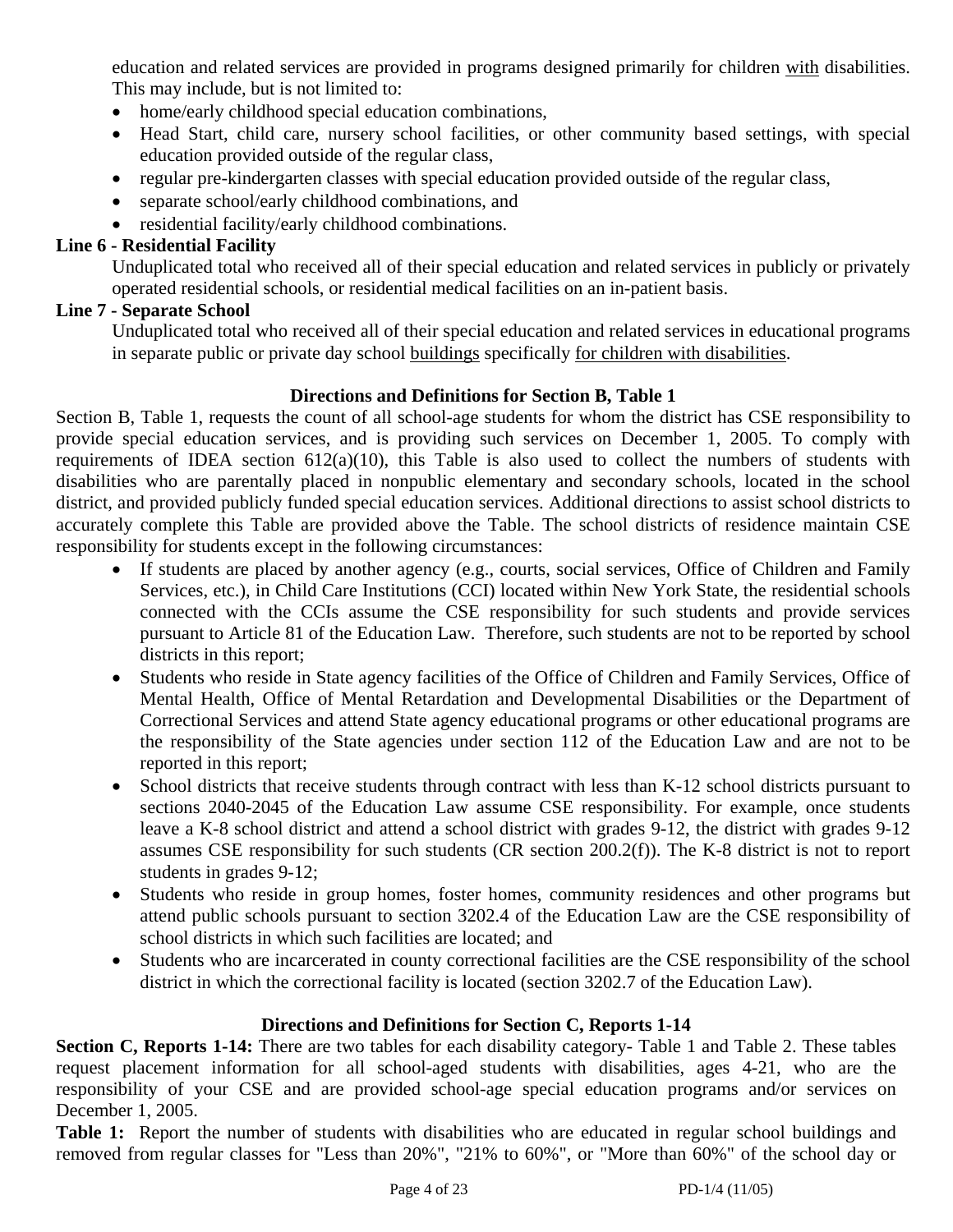school week. "Regular school buildings" are buildings for both disabled and nondisabled school-age students. "Regular classes" are classes for both disabled and nondisabled school-age students. Time outside of regular classroom is a measure of the extent of removal from the regular classroom setting, NOT of the total amount of special education services provided. It is the percent of each school day or week that a student receives special education including related services, apart from nondisabled students while within a regular school building. For purposes of these data collection, students in the following settings should be reported in Table 1 (regular school buildings):

- Students who are home-schooled at their parent or guardian's choice.
- Students who are receiving transitional support services.
- Students who attend regular school buildings for at least 50 percent of the school day or school week, even though they may attend programs in separate settings, which include only students with disabilities for the rest of the day or week.
- All public school buildings, which are attended by both disabled and nondisabled school-age students.
- All BOCES buildings that are attended by both disabled and nondisabled school-age students.
- All nonpublic schools which both disabled and nondisabled school-age students attend. These are schools in which parents/guardians pay tuition for the basic program, and public school districts at public expense provide special education programs and/or services.
- All Special Act School Districts which both disabled and nondisabled school-age students attend.
- All approved private schools that are attended by both disabled and nondisabled school-age students.
- All State agency programs which both disabled and nondisabled school-age students attend.
- All Alternative High School programs which both disabled and nondisabled students attend.
- All age appropriate community-based settings that include individuals with and without disabilities, such as vocational sites, in which students with disabilities interact with nondisabled individuals other than nondisabled individuals who are providing services to the students.

In order to determine the percentage of time students receive services outside regular classrooms (i.e., in rooms/groupings attended by students with disabilities only), it is important to consider where the service is provided rather than the type of service that is provided. To calculate the percentage of time outside the regular classroom, divide the number of hours the student receives special education and related services outside the regular classroom each day or week by the total number of hours in the school day or school week. Use the length of the entire school day, including all periods and lunch. The following examples are provided for purpose of clarification:

- A student who attends a resource room for one period each day in which special education services are provided to a group of students with disabilities would be counted in Table 1, Line 1 since one period outside of regular classroom would constitute 20 percent or less of the school day.
- A student who is assigned a full-time, one-to-one teacher aide, but who attends regular classrooms for 80 percent or more of the school day should be included in Line 1 of Table 1.
- A student who receives special education services for two hours per day outside of regular classrooms would be reported on Table 1, Line 2. If the services are provided in the regular classroom, the student should be reported in Table 1, Line 1.
- A student whose first period begins at 8:30 a.m. and last period ends at 2:30 p.m. would have a six-hour day or 30-hour week. If the student attends a special class for four 45-minute periods daily and participates in the general education environment for the remainder of the day, that student's "time outside regular classroom" would be 15.0 hours per week or 50 percent of the week. Such a student would be reported in Table 1, Line 2.
- The special education services provided by a public school district to a student who attends a nonpublic school should be deemed outside regular classrooms if special education services are provided at a neutral site or in a public school outside of regular classrooms. These students should be reported in the appropriate line of Table 1.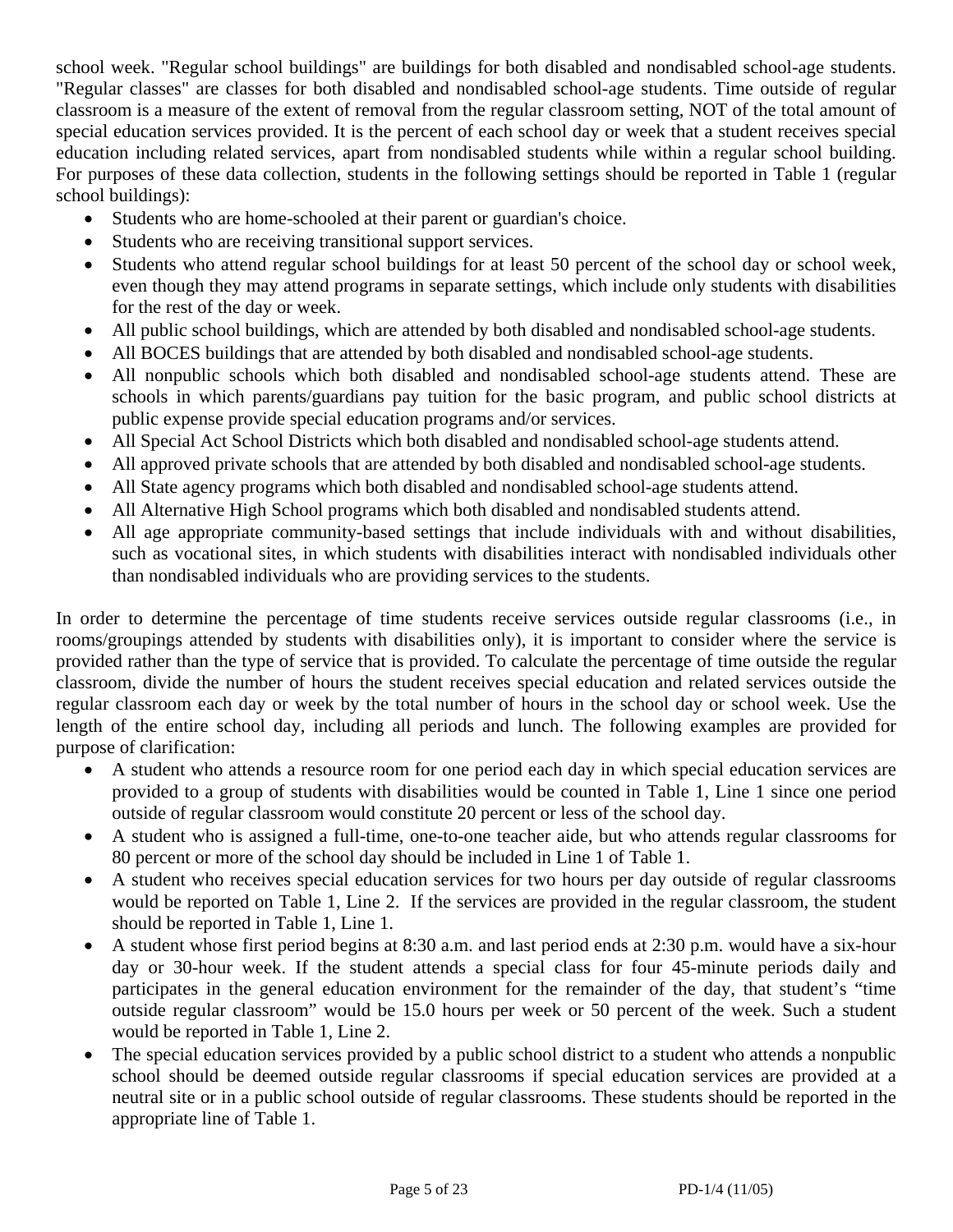- Special education services provided outside the normal school day (e.g., before school or after school) should not be considered time outside the regular classroom, regardless of the type of services or where they are provided. Such students should be counted in Table 1, Line 1.
- Students with disabilities who receive special education programs and/or services in regular classes that include nondisabled students should be reported in Table 1. This includes regular classrooms in which consultant teachers provide special education programs and/or services or regular classes in which special class programs are located.
- A student with a disability who is home-schooled at his/her parent's choice, and who receives one hour of special education service per day at the student's home, should be counted in Table 1, Line 1.

**Table 2:** Report the number of students with disabilities for whom the school district has CSE responsibility and who are educated in separate educational settings. These are settings, which are attended by students with disabilities only. The definition of each separate educational setting follows:

**Special Public Day Schools-** Include public day schools that are attended by students with disabilities only. These schools include public school district or BOCES buildings, which are attended by students with disabilities only. These schools also include Special Act School Districts if they are attended on a day school basis, and if they include students with disabilities only. Students with disabilities attending the two Stateoperated schools, on a day basis, would also be reported in this category.

**Special Private Day Schools-** Include approved private schools for students with disabilities, and Statesupported schools (Section 4201 schools), which are attended, by students with disabilities only, on a day basis. **Public Residential Facility-** Include public residential facilities in which students with disabilities are placed by the school district and attend an education program affiliated with the facility in buildings that serve only students with disabilities. Public residential facilities include the two State-operated schools, and the Special Act School Districts. Students with disabilities, who are in residential facilities but are provided special education services in buildings that include nondisabled students, should be reported in Table 1.

**Private Residential Facility-** Include private residential facilities in which students with disabilities are placed by the school district and attend an education program affiliated with the facility in buildings that serve only students with disabilities. Also, include students with disabilities who are placed in private residential facilities by the courts or State agencies, but for whom the district has CSE responsibility (e.g., students with disabilities who were residents of the district at the time they were placed by the courts or State agencies in private out-of-State residential facilities). Private residential facilities include State-supported schools (Section 4201 Schools) with a residential component and approved private schools (in-State and out-of-State). Students with disabilities, who are in residential facilities but are provided special education services in buildings that include nondisabled students, should be reported in Table 1.

**Home**- Use this setting if the school district Committee on Special Education has determined the home as the student's placement on December 1. Students who are home-schooled by parent's choice should not be reported in this category, but rather in Table 1.

**Hospital or Other Non-School-** These are settings in which students with disabilities are provided special education services based on their unique needs.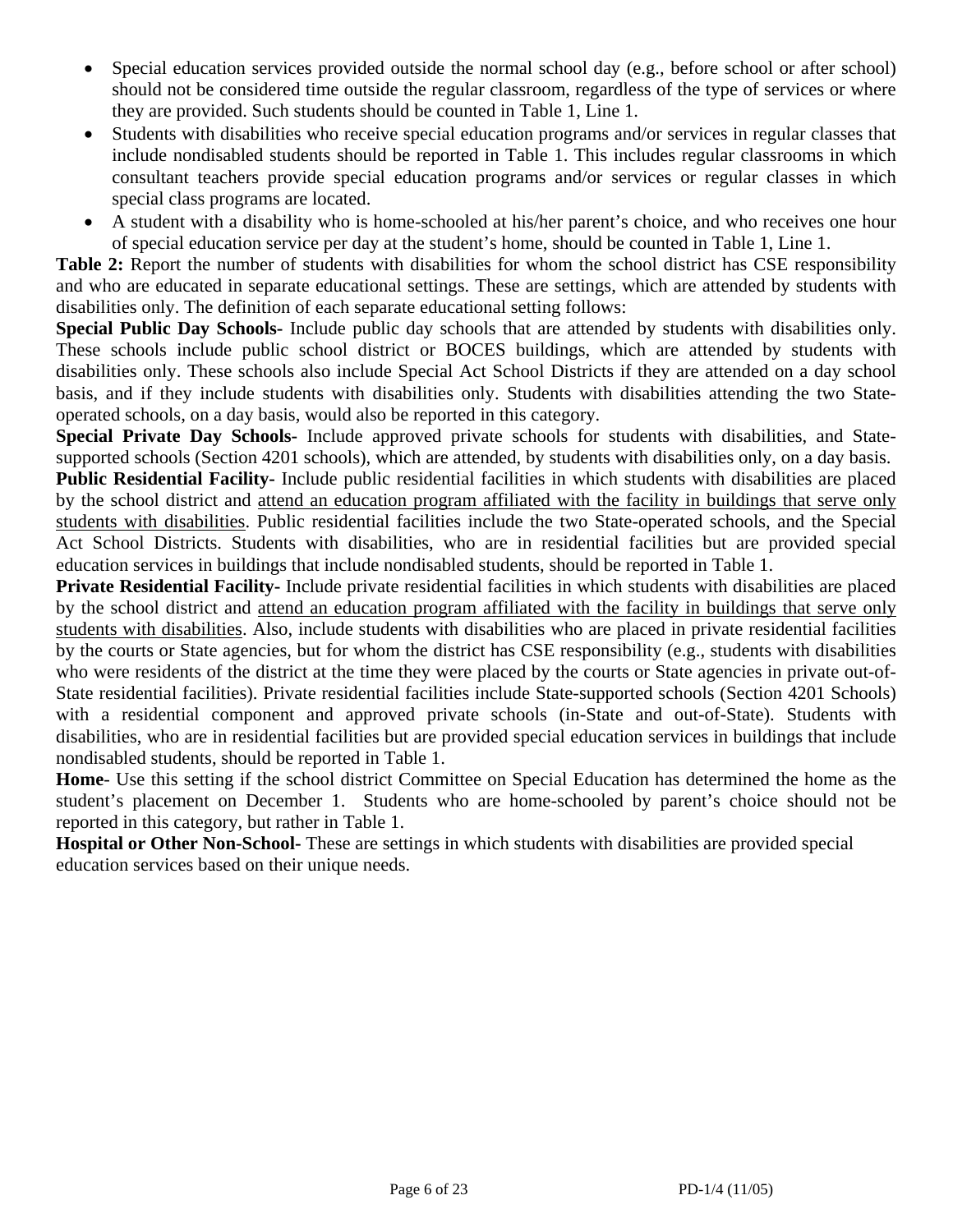# **Section A:** *Students Receiving Preschool Special Education Programs and/or Services*

# **Table 1: Educational Placements of Preschool Students with Disabilities (Ages 3-4\*).**

 Enter the total number of preschool students with disabilities for whom this school district has CPSE responsibility to ensure the provision of special education programs and/or services. Report preschool students who were 3 to 4 years of age and who received preschool special education programs and/or services on December 1, 2005. In Column D, report the number of students who were provided related services only. Students reported in Column D are a subset of Column C. Column D cannot be greater than Column C. Only count students who were served pursuant to Sections 4410 or 4201 of the Education Law. Please determine age as of December 1, 2005. Counts reported in Tables 1, 2 and 4 of this section and information contained on the SEDCAR-1 forms which school districts will receive from approved special education programs, will assist school districts in determining the amount of federal IDEA funds, under sections 611 and 619, which must be sub-allocated to other programs, and the amount to be retained by your school district, for preschool students with disabilities, ages 3-4. Important information for completing this section is included in the Directions and Definitions for Section A, beginning on page 2.

|                       |                                                                                          | A     | в     | C                           | D                                                                                      |
|-----------------------|------------------------------------------------------------------------------------------|-------|-------|-----------------------------|----------------------------------------------------------------------------------------|
| Line<br><b>Number</b> | Settings <sup>1</sup>                                                                    | Age 3 | Age 4 | <b>Total</b><br>Ages 3 to 4 | <b>Subset of Column C</b><br><b>Students Receiving</b><br><b>Related Services Only</b> |
| 01                    | <b>Early Childhood Setting</b>                                                           |       |       |                             |                                                                                        |
| 02                    | Early Childhood Special Education Setting                                                |       |       |                             |                                                                                        |
| 03                    | Home                                                                                     |       |       |                             |                                                                                        |
| 04                    | Itinerant Service Outside of Home (in<br>Hospital)                                       |       |       |                             |                                                                                        |
| 05                    | Part-Time Early Childhood Setting/Part-Time<br>Early Childhood Special Education Setting |       |       |                             |                                                                                        |
| 06                    | <b>Residential Facility</b>                                                              |       |       |                             |                                                                                        |
| 07                    | Separate School                                                                          |       |       |                             |                                                                                        |
| 08                    | <b>Total</b>                                                                             |       |       |                             |                                                                                        |

\*Children who are 5 years of age on December 1 are "school-age" children, and must be reported in Sections B and C of this report and not in Section A.

 $\overline{a}$  $1$  The order of these settings does not reflect a continuum from least to most restrictive. These settings are alphabetized.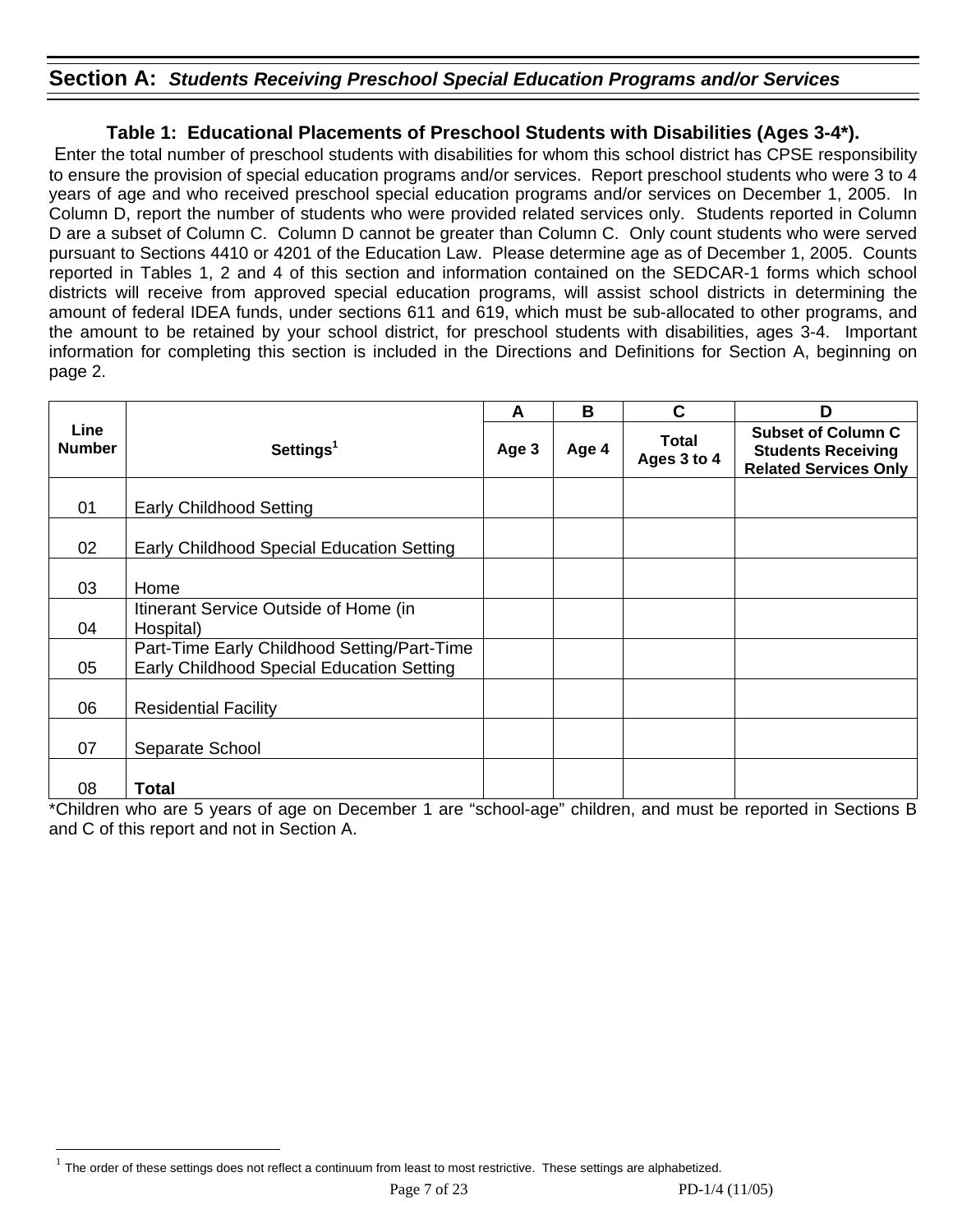# **Section A:** *Students Receiving Preschool Special Education Programs and/or Services*

# **Table 2: Preschool Students in Specific Preschool Programs (Ages 3-4\*)**

Of the preschool students reported in Table 1, Line 8, enter the number of preschool students with disabilities, by age as of December 1, 2005, provided preschool special education programs and/or services in the two approved preschool special education programs listed below. The information entered in this table is a subset of data provided in Table 1 above **(All students reported in this Table must also be reported in Table 1 above.)** The information provided below will be used by the State to calculate the minimum per-pupil amount of federal IDEA funds to be sub-allocated by school districts to approved special education programs in the 2006-07 school year. The methodology for calculating the per-pupil amount of federal funds for sub-allocation to approved special education programs was revised for the 2006-07 and subsequent school years and is described in Chapter 437 of the Laws of 2005.

|                       |                                         | A | В     | С                           |                                                                                        |
|-----------------------|-----------------------------------------|---|-------|-----------------------------|----------------------------------------------------------------------------------------|
| Line<br><b>Number</b> | <b>Specific Preschool Programs</b>      |   | Age 4 | <b>Total</b><br>Ages 3 to 4 | <b>Subset of Column C</b><br><b>Students Receiving</b><br><b>Related Services Only</b> |
|                       |                                         |   |       |                             |                                                                                        |
| 01                    | <b>Suffolk County Preschool Program</b> |   |       |                             |                                                                                        |
|                       |                                         |   |       |                             |                                                                                        |
| 02                    | Westchester County Preschool Program    |   |       |                             |                                                                                        |
|                       |                                         |   |       |                             |                                                                                        |
| 03                    | Total                                   |   |       |                             |                                                                                        |

# **Table 3: Count of Preschool Students with Disabilities, Age 2.**

| Line          |                                                                                                                                                                                                                                                                                                                                                                |           |
|---------------|----------------------------------------------------------------------------------------------------------------------------------------------------------------------------------------------------------------------------------------------------------------------------------------------------------------------------------------------------------------|-----------|
| <b>Number</b> | <b>Description</b>                                                                                                                                                                                                                                                                                                                                             | Age $2^*$ |
|               | Provide the count of preschool students with disabilities, who were 2 years old on<br>December 1, 2005, and were receiving preschool special education programs and/or<br>services on December 1, 2005. Report students who were the responsibility of your school<br>district's CPSE, and who were provided services pursuant to sections 4410 or 4201 of the |           |
|               | <b>Education Law.</b>                                                                                                                                                                                                                                                                                                                                          |           |

\*Students who are 2 years old on December 1, 2005 (who will turn 3 years of age by December 31, 2005) and are receiving preschool special education services, pursuant to section 4410 of the Education Law, should be included in this column.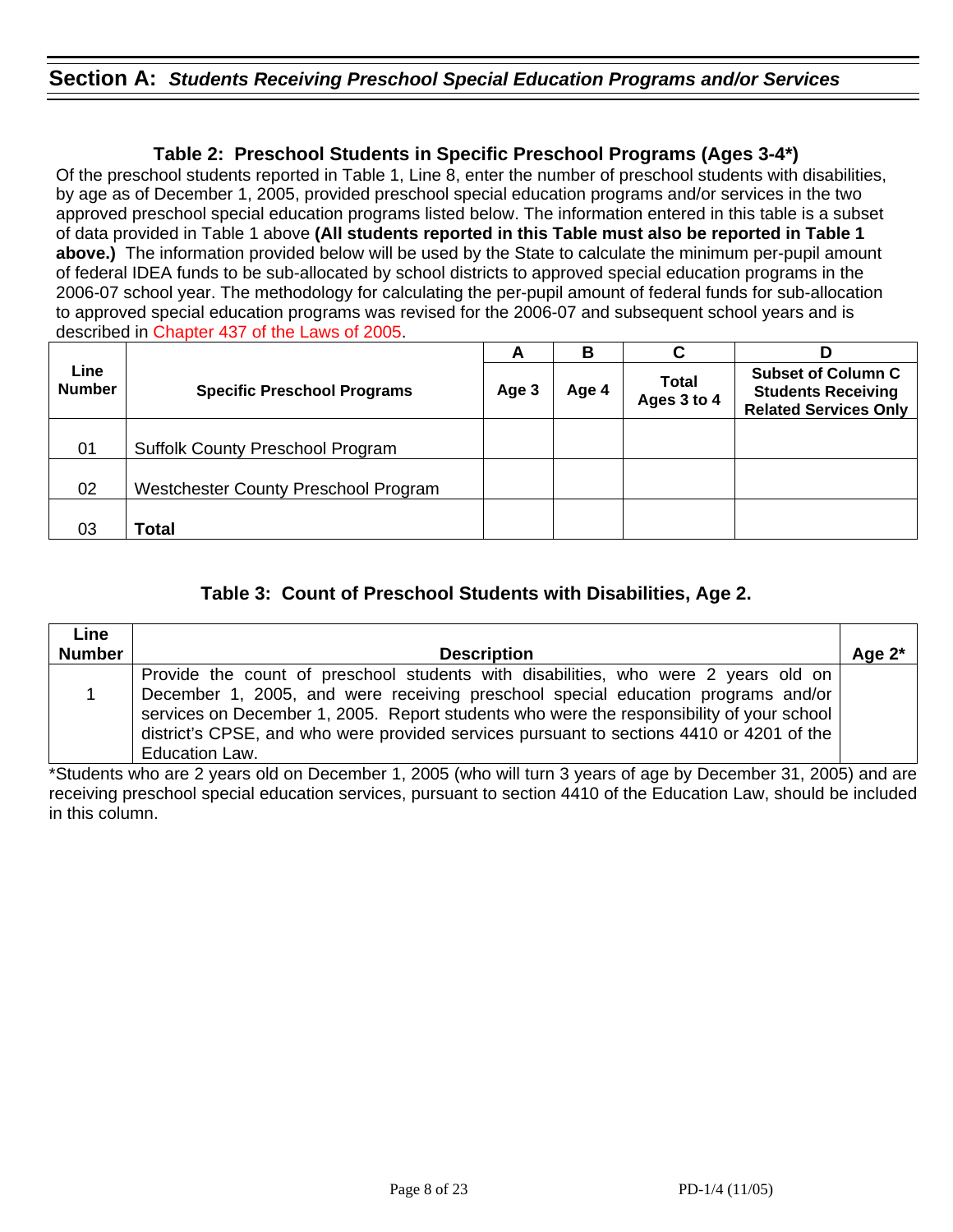### **Table 4: Educational Placements of Preschool Students with Disabilities (Ages 3-4), According to Race/Ethnicity Category**

In the Table below, report race/ethnicity data for all preschool students reported in Column C of Table 1. The Total (Column C) for each Line in Table 1 must match the Total (Column F) for each Line in this Table.

For all preschool students reported in Table 1, enter the number, which appear to belong, identify with, or are regarded in the community as belonging to one race/ethnic group. (Each student should be counted once.) See definition of each race/ethnic group on page 2, under Instructions and Definitions for Completing the PD-1/4 report.

|               |                                                                                                    | A             | B               | $\mathbf{C}$ | D               | E               | F            |
|---------------|----------------------------------------------------------------------------------------------------|---------------|-----------------|--------------|-----------------|-----------------|--------------|
|               |                                                                                                    | American      | Asian           | <b>Black</b> |                 | White           |              |
|               |                                                                                                    | Indian or     | <b>or</b>       | (not of      |                 | (not of         |              |
| Line          |                                                                                                    | Alaskan       | <b>Pacific</b>  | Hispanic     |                 | <b>Hispanic</b> |              |
| <b>Number</b> | <b>Settings</b>                                                                                    | <b>Native</b> | <b>Islander</b> | origin)      | <b>Hispanic</b> | origin)         | <b>Total</b> |
| 01            | <b>Early Childhood Setting</b>                                                                     |               |                 |              |                 |                 |              |
| 02            | Early Childhood Special<br><b>Education Setting</b>                                                |               |                 |              |                 |                 |              |
| 03            | Home                                                                                               |               |                 |              |                 |                 |              |
| 04            | Itinerant Service Outside of Home<br>(in Hospital)                                                 |               |                 |              |                 |                 |              |
| 05            | Part-Time Early Childhood<br>Setting/Part-Time Early Childhood<br><b>Special Education Setting</b> |               |                 |              |                 |                 |              |
| 06            | <b>Residential Facility</b>                                                                        |               |                 |              |                 |                 |              |
| 07            | Separate School                                                                                    |               |                 |              |                 |                 |              |
| 08            | <b>Total</b>                                                                                       |               |                 |              |                 |                 |              |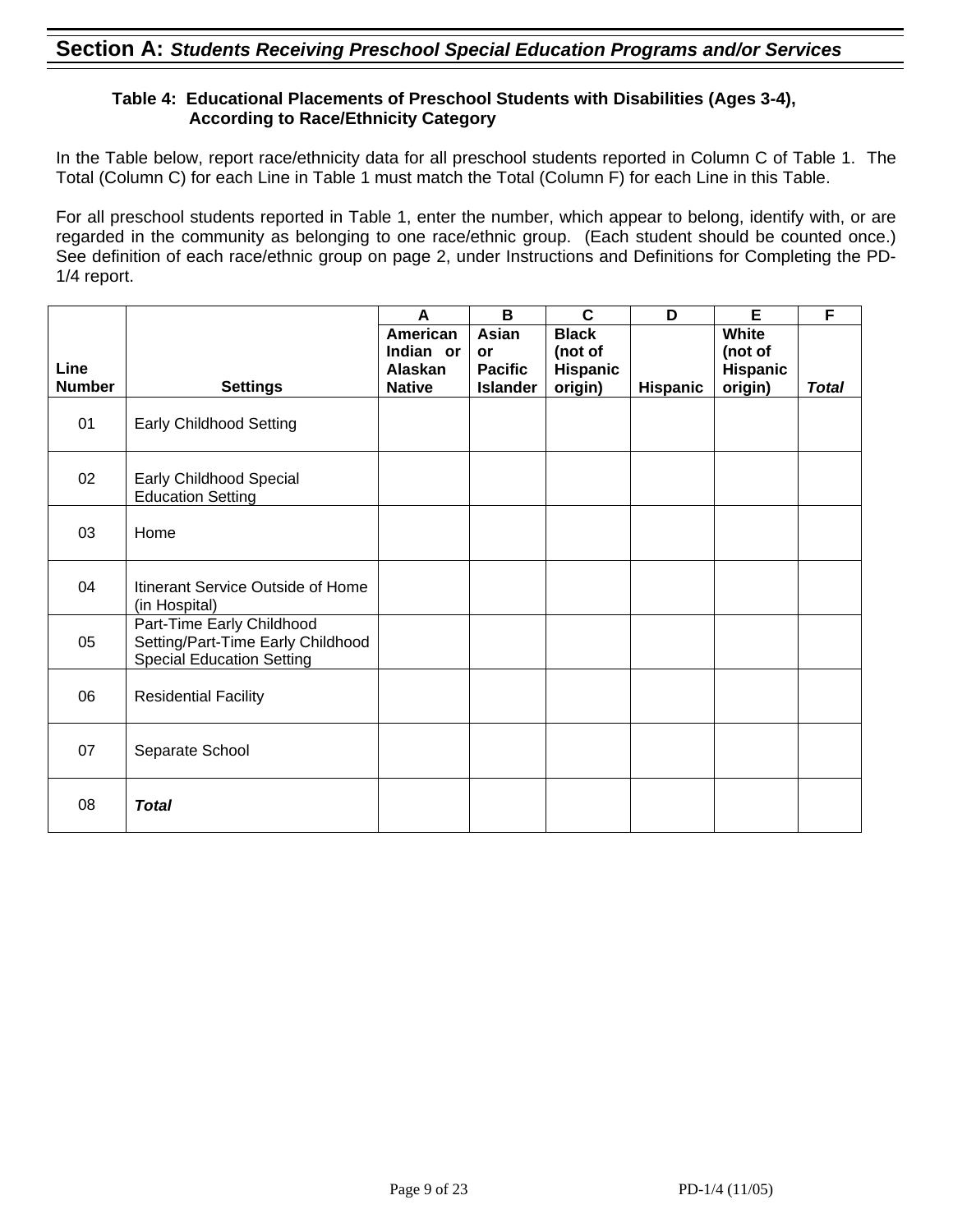# **Section A:** *Students Receiving Preschool Special Education Programs and/or Services*

#### **Table 5: Race/Ethnicity of Preschool Students with Disabilities Enrolled by Their Parents or Guardians in Regular Parochial or Other Private Schools.**

In the Table below, report the number of preschool students with disabilities **(who are also reported in Tables 1 and 4)** whose basic education is paid through private resources and who receive special education programs and/or services at public expense.

| American Indian/<br><b>Alaskan Native</b> | <b>Asian or Pacific</b><br>Islander | <b>Black (Not</b><br>Hispanic) | <b>Hispanic</b> | <b>White (Not</b><br>Hispanic) | <b>Total</b> |
|-------------------------------------------|-------------------------------------|--------------------------------|-----------------|--------------------------------|--------------|
|                                           |                                     |                                |                 |                                |              |

#### **Table 6: Preschool-age Students with Disabilities who are also Students with Limited English Proficiency**

Of the preschool-age students with disabilities reported in Section A-Tables 1 and 3 (i.e., all preschool-age students with disabilities for whom the school district has CPSE responsibility), report the subset of such students having limited English proficiency (LEP) in Line 1. Such students should be reported based on LEP designation, regardless of the extent or type(s) of LEP services provided. Preschool students with disabilities are considered to be limited in English proficiency if the primary language spoken at home is other than English (excluding manual methods of communication). December 1, 2005 should be used in determining student age.

Students determined to have a disability pursuant to Section 504 only, and do not have an IEP developed by a Committee on Preschool Special Education, should not be reported in this section, regardless of LEP status.

| Line<br>No. | <b>Description</b>                              | $2 - 4$ Years |
|-------------|-------------------------------------------------|---------------|
|             | <b>Preschool LEP Students with Disabilities</b> |               |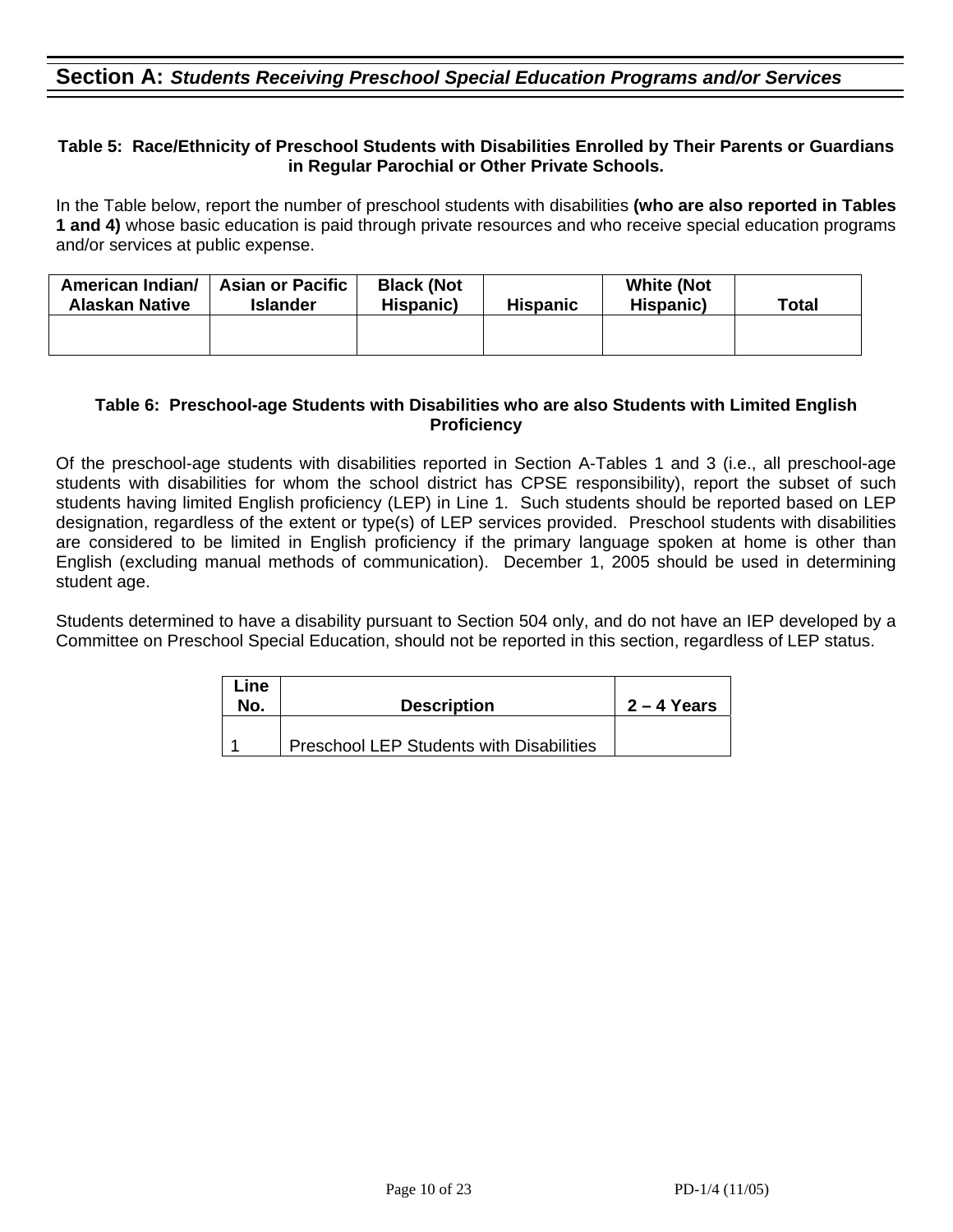#### **Table 1: Provision of Special Education Services to School-age Students with Disabilities**

Provide an unduplicated count of all **school-age** students with disabilities who are the responsibility of this school district's CSE or are parentally placed in nonpublic elementary and secondary schools located in this school district and receiving special education programs and/or services on December 1, 2005.

 School districts will use the counts reported in Lines 1-7 in this section, child count data from Charter Schools on the PD-1C/4C forms, any enrollment expansion information from Charter Schools, and information in the SEDCAR-1 forms from approved special education programs to determine the per-pupil amount of 2006-07, federal IDEA funds under sections 611 and 619 to be sub-allocated to approved special education programs, charter schools, and the per-pupil amount to be available to serve students who are parentally placed in nonpublic elementary and secondary schools located in the school district and the amount to be retained by school districts for school-age students with disabilities.

In addition to the description provided for each Line below, the following are additional clarifications:

- Do not include in this report students who are receiving declassification support services on December 1, 2005.
- Include in Line 1, all students with disabilities for whom the school district has CSE responsibility and provides special education services directly or through contracting with other service providers. Examples include: students with disabilities in drug or alcohol rehabilitation facilities regardless of where such facilities are located; students with disabilities who are in county correctional facilities, located in the school district; students with disabilities who are hospitalized, regardless of where the hospital is located; and students with disabilities who are "home-schooled" if some special education service is provided by the school district.
- Include in Line 2, students with disabilities who are residents of the school district and parentally placed in nonpublic elementary and secondary schools located in this school district and who are provided publicly funded special education programs and/or services (i.e., consultant teacher services related services, etc.)
- Include in Line 3, students with disabilities who are not residents of the school district but are parentally placed in nonpublic schools located in this district and who are provided publicly funded special education programs and/or services as of December 1, 2005.
- Include in Line 1, students with disabilities for whom transitional support services are provided on December 1, 2005.
- Include in Line 7, students with disabilities who resided in this school district at the time they were placed in out-of-State residential schools by the courts or State agencies.

Please see additional directions and definitions for Section B, Table 1 on page 4 of 24 for information regarding CSE responsibility and school district's responsibilities related to students who are parentally placed in nonpublic elementary and secondary schools located in the school district. If you have specific questions regarding school district's responsibilities please contact your regional associate.

| Line           |                                                                                               | Ages 4-5 | Ages 6- |
|----------------|-----------------------------------------------------------------------------------------------|----------|---------|
| No.            | <b>Report Each Student Only Once</b>                                                          |          | 21      |
| 1              | Count of school-age students provided special education services in district-operated         |          |         |
|                | programs. (See above directions for additional guidance on who to include.)                   |          |         |
| $\overline{2}$ | Count of school-age students who are residents of this school district and are                |          |         |
|                | parentally placed in nonpublic schools located in this school district and who are            |          |         |
|                | provided publicly funded special education services as of December 1, 2005.                   |          |         |
| 3              | Count of students with disabilities who are residents of other school districts and           |          |         |
|                | parentally placed in nonpublic schools located in this school district and who are            |          |         |
|                | provided publicly funded special education services as of December 1, 2005.                   |          |         |
| $\overline{4}$ | Count of school-age students placed by the CSE in other public school district programs       |          |         |
|                | and provided special education programs and/or services. (Do not include in this line         |          |         |
|                | students placed in a Special Act School District).                                            |          |         |
| 5              | Count of school-age students provided special education services full-time in programs        |          |         |
|                | operated by a Board of Cooperative Educational Services (BOCES).                              |          |         |
| 6              | Count of school-age students provided special education services while enrolled in a          |          |         |
|                | Charter School.                                                                               |          |         |
| $\overline{7}$ | Count of school-age students provided special education services in approved private          |          |         |
|                | schools for students with disabilities, and State-supported schools listed in Section 4201 of |          |         |
|                | the Education Law. Include students with disabilities who were resident to this district at   |          |         |
|                | the time they were placed in out-of-State residential schools by courts or other State        |          |         |
|                | agencies. Also include in this line, all other out-of-State placements.                       |          |         |
| 8              | Subtotal (Sum of Lines 1-7): This number and information received by school districts on      |          |         |
|                | the SEDCAR-1 forms and information from Charter Schools will assist school districts to       |          |         |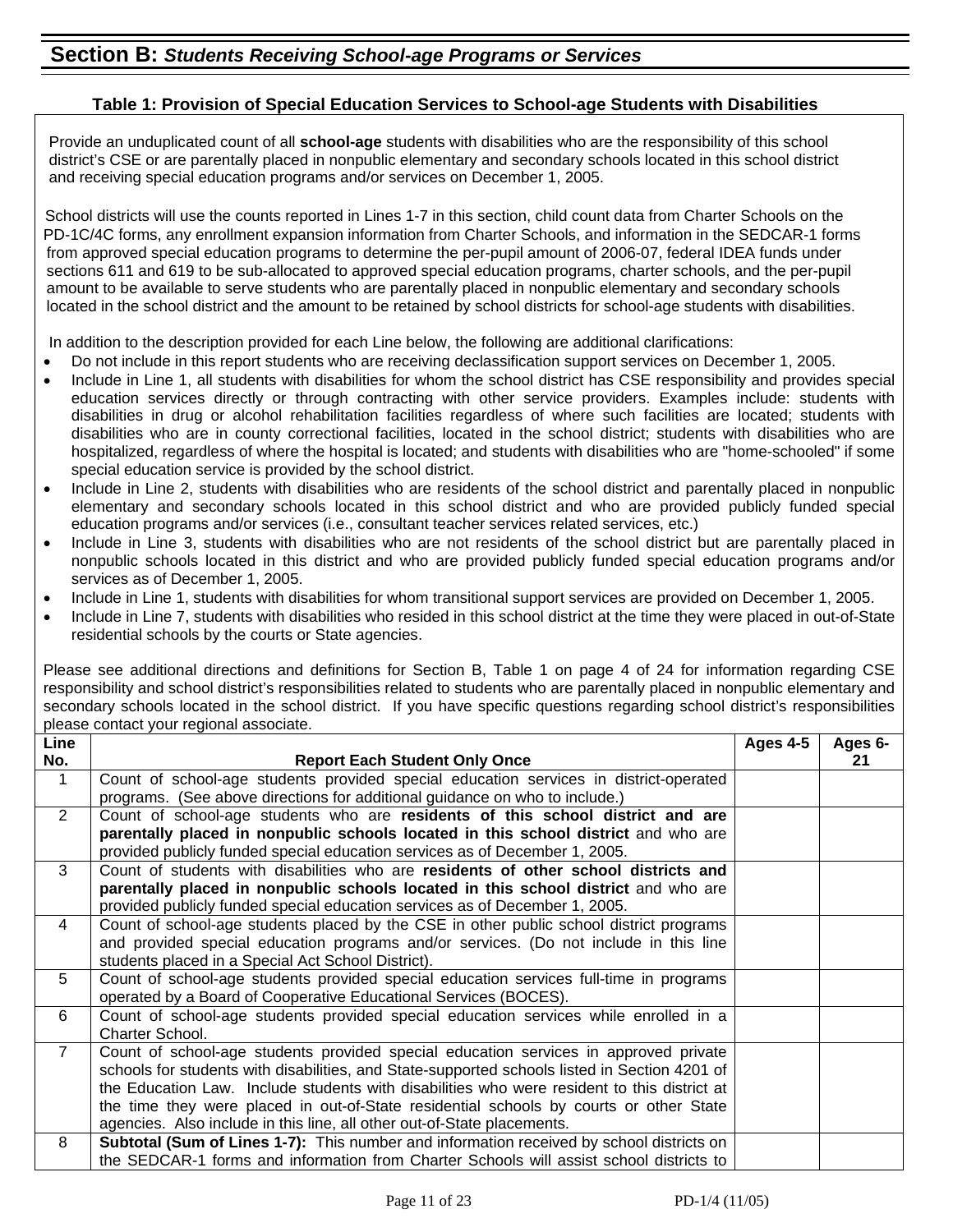|          | determine a per pupil amount of 2006-2007IDEA funds to be sub-allocated to approved<br>special education programs, Charter Schools and proportionate amount of IDEA funds that<br>will be available for students with disabilities who are parentally placed in nonpublic<br>elementary and secondary schools located in this school district. |  |
|----------|------------------------------------------------------------------------------------------------------------------------------------------------------------------------------------------------------------------------------------------------------------------------------------------------------------------------------------------------|--|
| 9        | Count of school-age students, provided special education services by contracting with                                                                                                                                                                                                                                                          |  |
|          | Special Act School Districts, or in the New York State School for the Blind in Batavia or the                                                                                                                                                                                                                                                  |  |
|          | New York State School for the Deaf in Rome.                                                                                                                                                                                                                                                                                                    |  |
| $10^{-}$ | Numbers of students with disabilities who are residents of this school district and are                                                                                                                                                                                                                                                        |  |
|          | parentally placed in nonpublic schools located in other school districts and who are                                                                                                                                                                                                                                                           |  |
|          | provided publicly funded special education services as of December 1, 2005.                                                                                                                                                                                                                                                                    |  |
| 11       | Sum of Lines 1, 2, 4, 5, 6, 7, 9 and 10): This number represents the total number of                                                                                                                                                                                                                                                           |  |
|          | school-age students who are the responsibility of this school district's CSE and are                                                                                                                                                                                                                                                           |  |
|          | provided special education programs and/or services on December 1, 2005. (The number                                                                                                                                                                                                                                                           |  |
|          | entered for this line must match the number entered in Section C, Report 14 of this form.)                                                                                                                                                                                                                                                     |  |

#### **Table 2: School-age Students with Disabilities Whose Basic Education Costs are Paid by Private Resources**

Enter by race/ethnicity the total number of school-age students with disabilities who are reported in Section B-Table 1, Lines 2 and 10. These students are residents of the school district and are *enrolled by their parents or guardians in a nonpublic elementary or secondary school* and whose basic education is paid through private resources and who receive special education programs and/or services at public expense through a public school district. The total number of students reported below must be equal to the total number of students reported in Section B, Table 1, Lines 2 and 10 combined.

| Line<br>No. | American<br><b>Alaskan Native</b> | Indian/   Asian or Pacific<br><b>Islander</b> | <b>Black (Not</b><br>Hispanic) | <b>Hispanic</b> | <b>White (Not</b><br>Hispanic) | <b>Total</b> |
|-------------|-----------------------------------|-----------------------------------------------|--------------------------------|-----------------|--------------------------------|--------------|
|             |                                   |                                               |                                |                 |                                |              |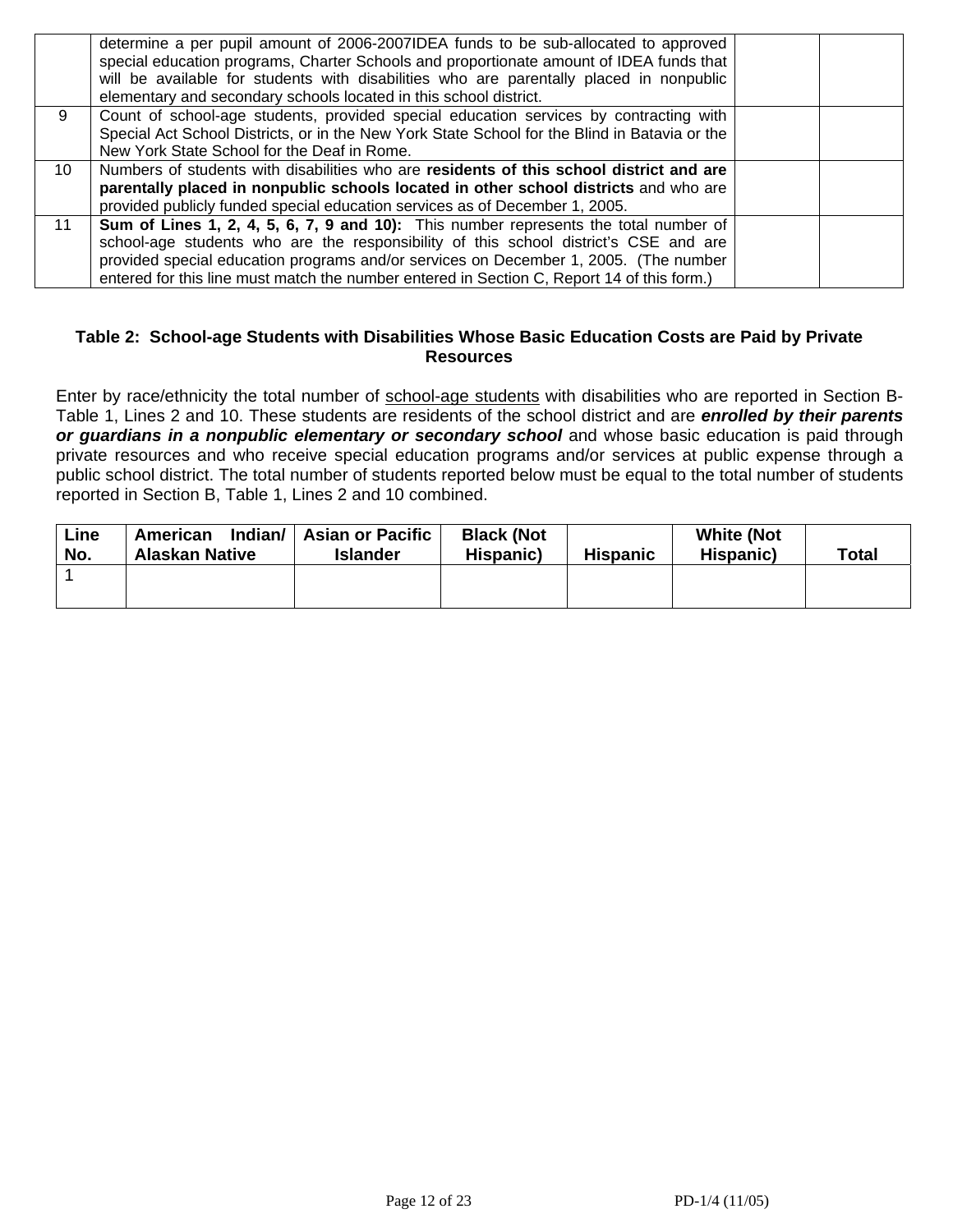# **Section C:** *Educational Placement of School-age Students by Disability and Race/Ethnicity Information*

**Directions:** Please review directions and definitions for completing reports 1-14 beginning on page 4.

### *Report 1: Report of Students with Autism Placed as of December 1, 2005*

**Table1: In Regular School-Based Programs in buildings attended by disabled and nondisabled students**  (Consultant Teacher, Resource Room, Special Class, et. al.)

|               |                             | A   | В                |           |           |           |              |  |
|---------------|-----------------------------|-----|------------------|-----------|-----------|-----------|--------------|--|
| Line          | <b>Time OUTSIDE Regular</b> |     | <b>Age Group</b> |           |           |           |              |  |
| <b>Number</b> | <b>Classroom</b>            | 4-5 | $6 - 11$         | $12 - 13$ | $14 - 17$ | $18 - 21$ | <b>Total</b> |  |
| 01            | 20% or less                 |     |                  |           |           |           |              |  |
| 02            | 21% to 60%                  |     |                  |           |           |           |              |  |
| 03            | More than 60%               |     |                  |           |           |           |              |  |
| 04            | <b>Total</b>                |     |                  |           |           |           |              |  |

**Table 2: In Separate Settings** Outside of regular school facilities, in buildings that are attended by students with disabilities only. In Line 5, include students who are placed on home instruction by the CSE. Students who are home-schooled by parent choice should be reported in Table 1.

|               |                                     | Α   | в        |                  |       |           |       |
|---------------|-------------------------------------|-----|----------|------------------|-------|-----------|-------|
| Line          |                                     |     |          | <b>Age Group</b> |       |           |       |
| <b>Number</b> | <b>Type of Setting</b>              | 4-5 | $6 - 11$ | $12 - 13$        | 14-17 | $18 - 21$ | Total |
| 01            | Special Public Day School           |     |          |                  |       |           |       |
| 02            | Special Private Day School          |     |          |                  |       |           |       |
| 03            | <b>Public Residential Facility</b>  |     |          |                  |       |           |       |
| 04            | <b>Private Residential Facility</b> |     |          |                  |       |           |       |
| 05            | Home                                |     |          |                  |       |           |       |
| 06            | Hospital or Other Non-school        |     |          |                  |       |           |       |
| 07            | <b>Total</b>                        |     |          |                  |       |           |       |

#### *Report 2: Report of Students with Emotional Disturbance Placed as of December 1, 2005*

**Table 1: In Regular School-Based Programs in buildings attended by disabled and nondisabled students**  (Consultant Teacher, Resource Room, Special Class, et. al.)

| Line          |                                |     |          | <b>Age Group</b> |           |           |              |
|---------------|--------------------------------|-----|----------|------------------|-----------|-----------|--------------|
| <b>Number</b> | Time OUTSIDE Regular Classroom | 4-5 | $6 - 11$ | $12 - 13$        | $14 - 17$ | $18 - 21$ | <b>Total</b> |
| 01            | 20% or less                    |     |          |                  |           |           |              |
| 02            | 21% to 60%                     |     |          |                  |           |           |              |
| 03            | More than 60%                  |     |          |                  |           |           |              |
| 04            | Total                          |     |          |                  |           |           |              |

|               |                                     | A       | в        |                  | D         | E         |              |
|---------------|-------------------------------------|---------|----------|------------------|-----------|-----------|--------------|
| Line          |                                     |         |          | <b>Age Group</b> |           |           |              |
| <b>Number</b> | <b>Type of Setting</b>              | $4 - 5$ | $6 - 11$ | $12 - 13$        | $14 - 17$ | $18 - 21$ | <b>Total</b> |
| 01            | Special Public Day School           |         |          |                  |           |           |              |
| 02            | Special Private Day School          |         |          |                  |           |           |              |
| 03            | <b>Public Residential Facility</b>  |         |          |                  |           |           |              |
| 04            | <b>Private Residential Facility</b> |         |          |                  |           |           |              |
| 05            | Home                                |         |          |                  |           |           |              |
| 06            | Hospital or Other Non-school        |         |          |                  |           |           |              |
| 07            | <b>Total</b>                        |         |          |                  |           |           |              |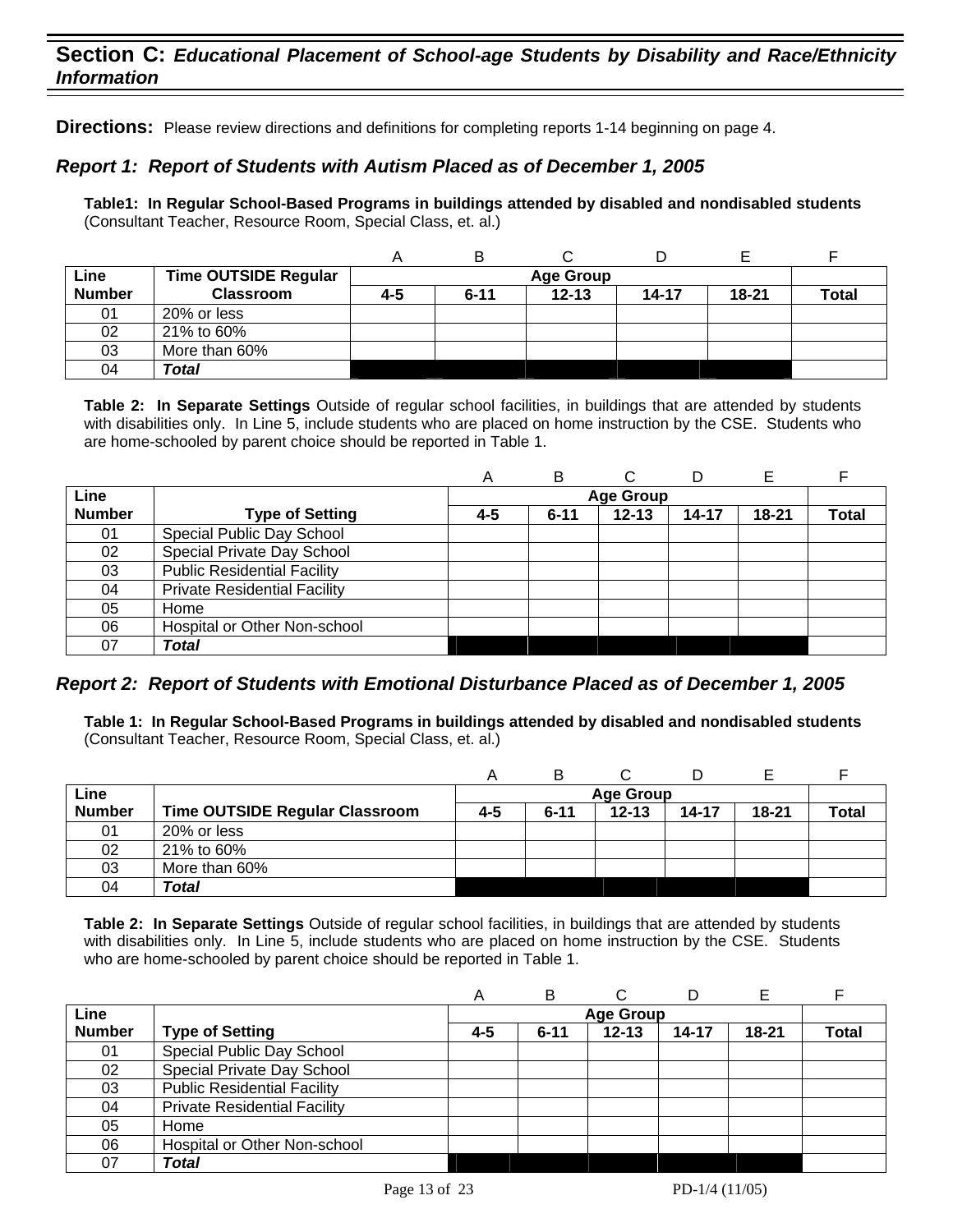# **Section C:** *Educational Placement of School-age Students by Disability and Race/Ethnicity Information*

### *Report 3: Report of Students with Learning Disabilities Placed as of December 1, 2005*

**Table 1: In Regular School-Based Programs in buildings attended by disabled and nondisabled students**  (Consultant Teacher, Resource Room, Special Class, et. al.)

|               |                                       | $\overline{ }$ | в        |                  |           | F     |              |
|---------------|---------------------------------------|----------------|----------|------------------|-----------|-------|--------------|
| Line          |                                       |                |          | <b>Age Group</b> |           |       |              |
| <b>Number</b> | <b>Time OUTSIDE Regular Classroom</b> | 4-5            | $6 - 11$ | $12 - 13$        | $14 - 17$ | 18-21 | <b>Total</b> |
| 01            | 20% or less                           |                |          |                  |           |       |              |
| 02            | 21% to 60%                            |                |          |                  |           |       |              |
| 03            | More than 60%                         |                |          |                  |           |       |              |
| 04            | Total                                 |                |          |                  |           |       |              |

**Table 2: In Separate Settings** Outside of regular school facilities, in buildings that are attended by students with disabilities only. In Line 5, include students who are placed on home instruction by the CSE. Students who are home-schooled by parent choice should be reported in Table 1.

|               |                                     | A   | в        |                  | D     |           |              |
|---------------|-------------------------------------|-----|----------|------------------|-------|-----------|--------------|
| Line          |                                     |     |          | <b>Age Group</b> |       |           |              |
| <b>Number</b> | <b>Type of Setting</b>              | 4-5 | $6 - 11$ | $12 - 13$        | 14-17 | $18 - 21$ | <b>Total</b> |
| 01            | Special Public Day School           |     |          |                  |       |           |              |
| 02            | Special Private Day School          |     |          |                  |       |           |              |
| 03            | <b>Public Residential Facility</b>  |     |          |                  |       |           |              |
| 04            | <b>Private Residential Facility</b> |     |          |                  |       |           |              |
| 05            | Home                                |     |          |                  |       |           |              |
| 06            | Hospital or Other Non-school        |     |          |                  |       |           |              |
| 07            | Total                               |     |          |                  |       |           |              |

#### *Report 4: Report of Students with Mental Retardation Placed as of December 1, 2005*

**Table 1: In Regular School-Based Programs in buildings attended by disabled and nondisabled students**  (Consultant Teacher, Resource Room, Special Class, et. al.)

|               |                                       | Α   | B        |                  |       |       |       |
|---------------|---------------------------------------|-----|----------|------------------|-------|-------|-------|
| Line          |                                       |     |          | <b>Age Group</b> |       |       |       |
| <b>Number</b> | <b>Time OUTSIDE Regular Classroom</b> | 4-5 | $6 - 11$ | $12 - 13$        | 14-17 | 18-21 | Total |
| 01            | 20% or less                           |     |          |                  |       |       |       |
| 02            | 21% to 60%                            |     |          |                  |       |       |       |
| 03            | More than 60%                         |     |          |                  |       |       |       |
| 04            | Total                                 |     |          |                  |       |       |       |

|               |                                     | А   | B        | ⌒                |           |           |              |
|---------------|-------------------------------------|-----|----------|------------------|-----------|-----------|--------------|
| Line          |                                     |     |          | <b>Age Group</b> |           |           |              |
| <b>Number</b> | <b>Type of Setting</b>              | 4-5 | $6 - 11$ | $12 - 13$        | $14 - 17$ | $18 - 21$ | <b>Total</b> |
| 01            | Special Public Day School           |     |          |                  |           |           |              |
| 02            | Special Private Day School          |     |          |                  |           |           |              |
| 03            | <b>Public Residential Facility</b>  |     |          |                  |           |           |              |
| 04            | <b>Private Residential Facility</b> |     |          |                  |           |           |              |
| 05            | Home                                |     |          |                  |           |           |              |
| 06            | Hospital or Other Non-school        |     |          |                  |           |           |              |
| 07            | Total                               |     |          |                  |           |           |              |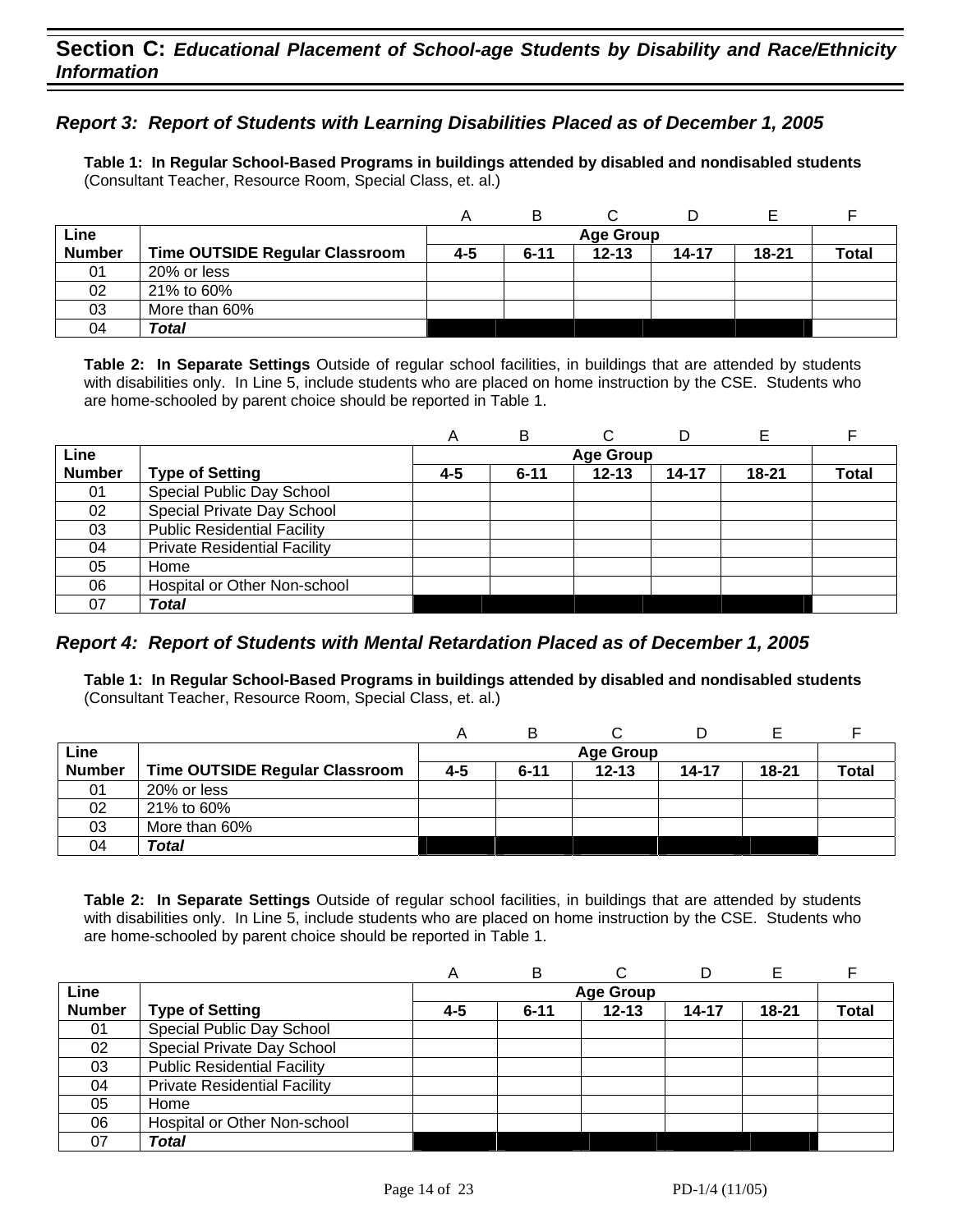### *Report 5: Report of Students with Deafness Placed as of December 1, 2005*

**Table 1: In Regular School-Based Programs in buildings attended by disabled and nondisabled students** (Consultant Teacher, Resource Room, Special Class, et. al.)

|               |                                       | Α       | в                |           |       |           |              |  |  |
|---------------|---------------------------------------|---------|------------------|-----------|-------|-----------|--------------|--|--|
| Line          |                                       |         | <b>Age Group</b> |           |       |           |              |  |  |
| <b>Number</b> | <b>Time OUTSIDE Regular Classroom</b> | $4 - 5$ | $6 - 11$         | $12 - 13$ | 14-17 | $18 - 21$ | <b>Total</b> |  |  |
| 01            | 20% or less                           |         |                  |           |       |           |              |  |  |
| 02            | 21% to 60%                            |         |                  |           |       |           |              |  |  |
| 03            | More than 60%                         |         |                  |           |       |           |              |  |  |
| 04            | <b>Total</b>                          |         |                  |           |       |           |              |  |  |

**Table 2: In Separate Settings** Outside of regular school facilities, in buildings which that attended by students with disabilities only. In Line 5, include students who are placed on home instruction by the CSE. Students who are home-schooled by parent choice should be reported in Table 1.

|               |                                     | A   | в        |                  |           |           |       |
|---------------|-------------------------------------|-----|----------|------------------|-----------|-----------|-------|
| Line          |                                     |     |          | <b>Age Group</b> |           |           |       |
| <b>Number</b> | <b>Type of Setting</b>              | 4-5 | $6 - 11$ | $12 - 13$        | $14 - 17$ | $18 - 21$ | Total |
| 01            | Special Public Day School           |     |          |                  |           |           |       |
| 02            | Special Private Day School          |     |          |                  |           |           |       |
| 03            | <b>Public Residential Facility</b>  |     |          |                  |           |           |       |
| 04            | <b>Private Residential Facility</b> |     |          |                  |           |           |       |
| 05            | Home                                |     |          |                  |           |           |       |
| 06            | Hospital or Other Non-school        |     |          |                  |           |           |       |
| 07            | Total                               |     |          |                  |           |           |       |

#### *Report 6: Report of Students with Hearing Impairments Placed as of December 1, 2005*

**Table 1: In Regular School-Based Programs in buildings attended by disabled and nondisabled students** (Consultant Teacher, Resource Room, Special Class, et. al.)

|               |                                       | A   |          |                  |           |           |              |
|---------------|---------------------------------------|-----|----------|------------------|-----------|-----------|--------------|
| Line          |                                       |     |          | <b>Age Group</b> |           |           |              |
| <b>Number</b> | <b>Time OUTSIDE Regular Classroom</b> | 4-5 | $6 - 11$ | $12 - 13$        | $14 - 17$ | $18 - 21$ | <b>Total</b> |
| 01            | 20% or less                           |     |          |                  |           |           |              |
| 02            | 21% to 60%                            |     |          |                  |           |           |              |
| 03            | More than 60%                         |     |          |                  |           |           |              |
| 04            | Total                                 |     |          |                  |           |           |              |

|               |                                     | A   | B        |                  |       |           |              |
|---------------|-------------------------------------|-----|----------|------------------|-------|-----------|--------------|
| Line          |                                     |     |          | <b>Age Group</b> |       |           |              |
| <b>Number</b> | <b>Type of Setting</b>              | 4-5 | $6 - 11$ | $12 - 13$        | 14-17 | $18 - 21$ | <b>Total</b> |
| 01            | Special Public Day School           |     |          |                  |       |           |              |
| 02            | Special Private Day School          |     |          |                  |       |           |              |
| 03            | <b>Public Residential Facility</b>  |     |          |                  |       |           |              |
| 04            | <b>Private Residential Facility</b> |     |          |                  |       |           |              |
| 05            | Home                                |     |          |                  |       |           |              |
| 06            | Hospital or Other Non-school        |     |          |                  |       |           |              |
| 07            | Total                               |     |          |                  |       |           |              |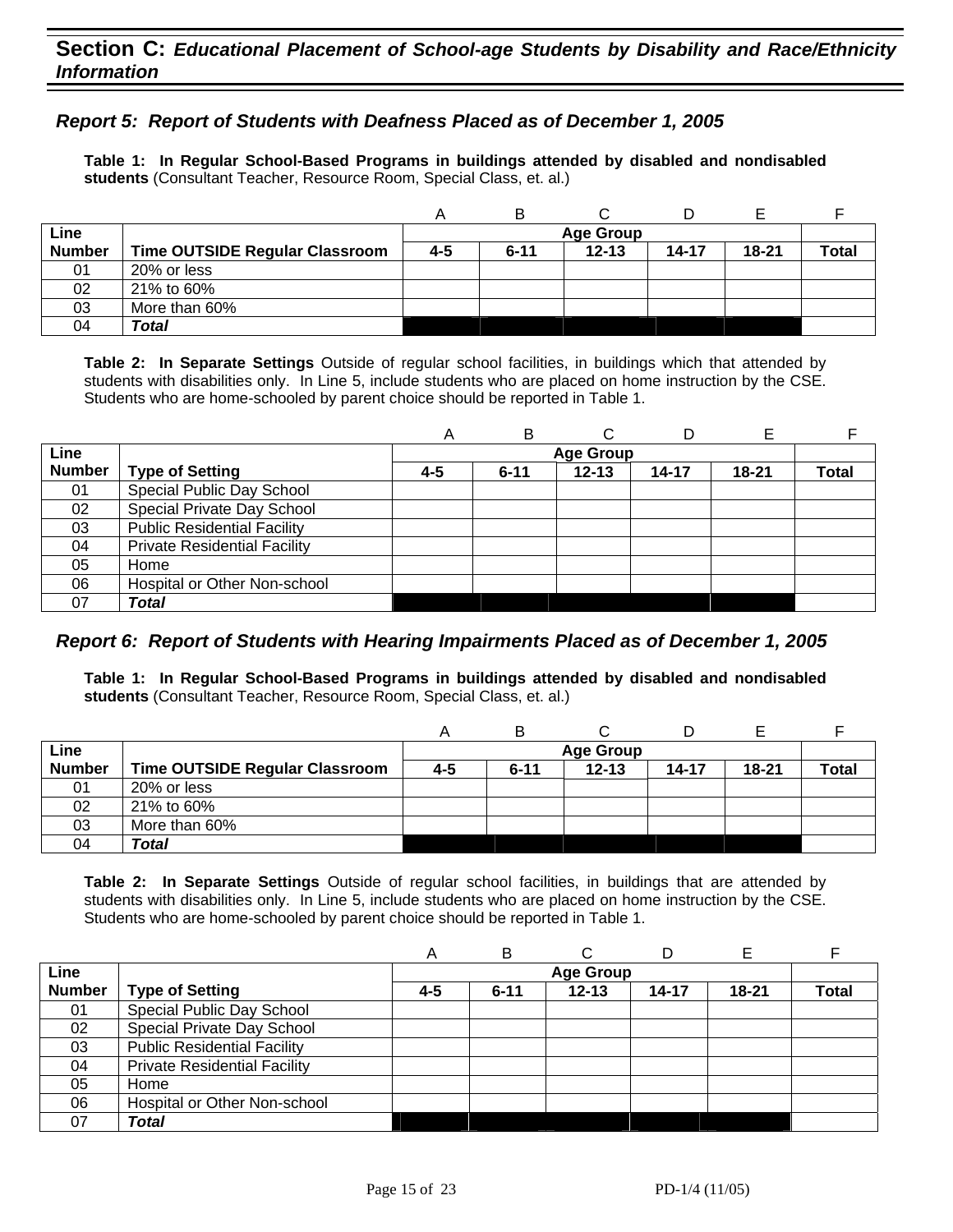# **Section C:** *Educational Placement of School-age Students by Disability and Race/Ethnicity Information*

### *Report 7: Report of Students with Speech or Language Impairments Placed as of December 1, 2005*

**Table 1: In Regular School-Based Programs in buildings attended by disabled and nondisabled students** (Consultant Teacher, Resource Room, Special Class, et. al.)

|               |                                       |     | в        |                  |       |           |              |
|---------------|---------------------------------------|-----|----------|------------------|-------|-----------|--------------|
| Line          |                                       |     |          | <b>Age Group</b> |       |           |              |
| <b>Number</b> | <b>Time OUTSIDE Regular Classroom</b> | 4-5 | $6 - 11$ | $12 - 13$        | 14-17 | $18 - 21$ | <b>Total</b> |
| 01            | 20% or less                           |     |          |                  |       |           |              |
| 02            | 21% to 60%                            |     |          |                  |       |           |              |
| 03            | More than 60%                         |     |          |                  |       |           |              |
| 04            | Total                                 |     |          |                  |       |           |              |

**Table 2: In Separate Settings** Outside of regular school facilities, in buildings that are attended by students with disabilities only. In Line 5, include students who are placed on home instruction by the CSE. Students who are home-schooled by parent choice should be reported in Table 1.

|               |                                     | Α   | в        | С                |           |           |              |
|---------------|-------------------------------------|-----|----------|------------------|-----------|-----------|--------------|
| Line          |                                     |     |          | <b>Age Group</b> |           |           |              |
| <b>Number</b> | <b>Type of Setting</b>              | 4-5 | $6 - 11$ | $12 - 13$        | $14 - 17$ | $18 - 21$ | <b>Total</b> |
| 01            | Special Public Day School           |     |          |                  |           |           |              |
| 02            | Special Private Day School          |     |          |                  |           |           |              |
| 03            | <b>Public Residential Facility</b>  |     |          |                  |           |           |              |
| 04            | <b>Private Residential Facility</b> |     |          |                  |           |           |              |
| 05            | Home                                |     |          |                  |           |           |              |
| 06            | Hospital or Other Non-school        |     |          |                  |           |           |              |
| 07            | <b>Total</b>                        |     |          |                  |           |           |              |

### *Report 8: Report of Students with Visual Impairments (including Blindness) Placed as of December 1, 2005*

**Table 1: In Regular School-Based Programs in buildings attended by disabled and nondisabled students** (Consultant Teacher, Resource Room, Special Class, et. al.)

|               |                                       |     | в        |                  |           |           |              |
|---------------|---------------------------------------|-----|----------|------------------|-----------|-----------|--------------|
| Line          |                                       |     |          | <b>Age Group</b> |           |           |              |
| <b>Number</b> | <b>Time OUTSIDE Regular Classroom</b> | 4-5 | $6 - 11$ | $12 - 13$        | $14 - 17$ | $18 - 21$ | <b>Total</b> |
| 01            | 20% or less                           |     |          |                  |           |           |              |
| 02            | 21% to 60%                            |     |          |                  |           |           |              |
| 03            | More than 60%                         |     |          |                  |           |           |              |
| 04            | Total                                 |     |          |                  |           |           |              |

|               |                                     | Α   | в        |                  |       |       |              |
|---------------|-------------------------------------|-----|----------|------------------|-------|-------|--------------|
| Line          |                                     |     |          | <b>Age Group</b> |       |       |              |
| <b>Number</b> | <b>Type of Setting</b>              | 4-5 | $6 - 11$ | $12 - 13$        | 14-17 | 18-21 | <b>Total</b> |
| 01            | Special Public Day School           |     |          |                  |       |       |              |
| 02            | Special Private Day School          |     |          |                  |       |       |              |
| 03            | <b>Public Residential Facility</b>  |     |          |                  |       |       |              |
| 04            | <b>Private Residential Facility</b> |     |          |                  |       |       |              |
| 05            | Home                                |     |          |                  |       |       |              |
| 06            | Hospital or Other Non-school        |     |          |                  |       |       |              |
| 07            | Total                               |     |          |                  |       |       |              |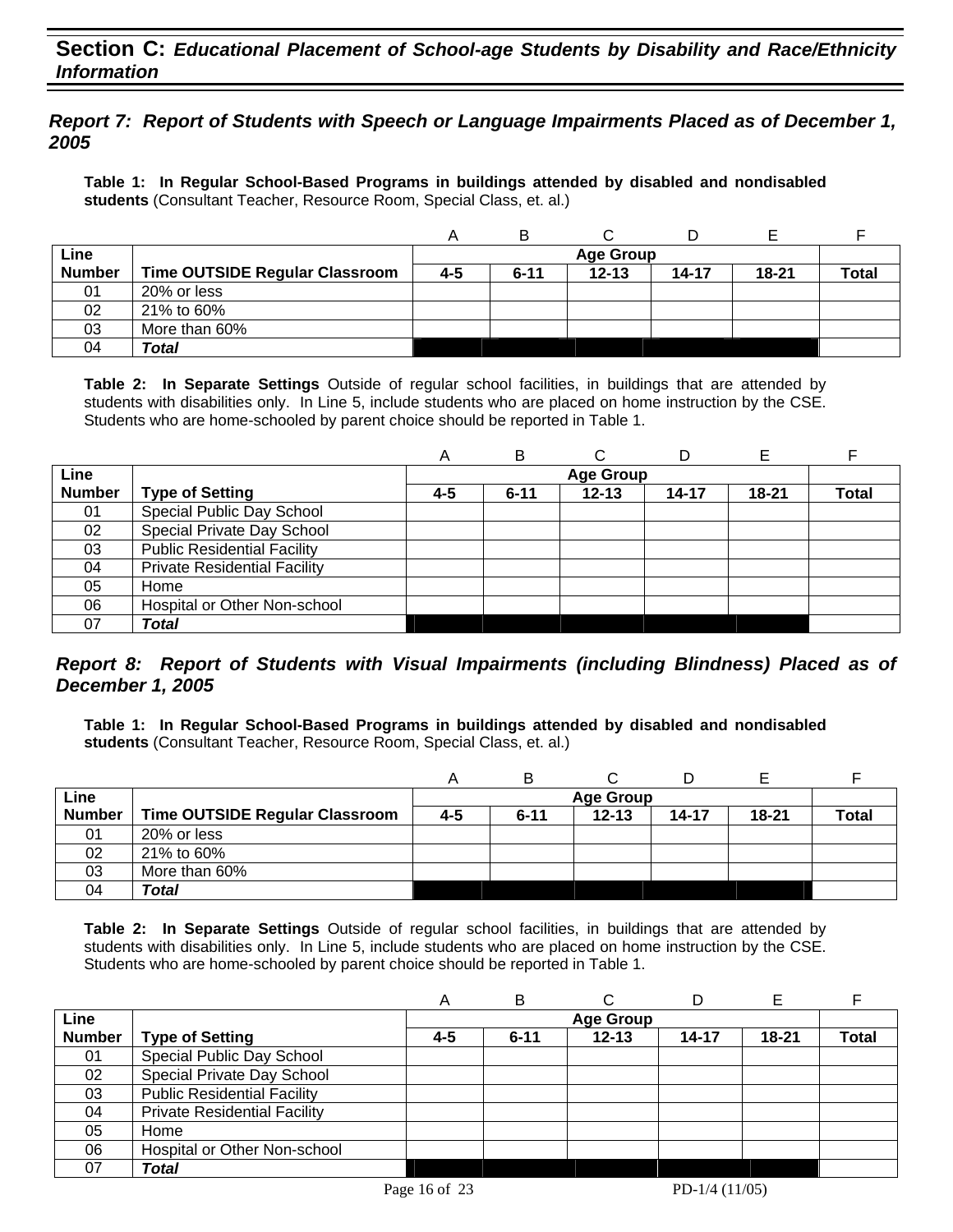### *Report 9: Report of Students with Orthopedic Impairments Placed as of December 1, 2005*

**Table 1: In Regular School-Based Programs in buildings attended by disabled and nondisabled students** (Consultant Teacher, Resource Room, Special Class, et. al.)

|               |                                |     | в        |                  |       |       |              |
|---------------|--------------------------------|-----|----------|------------------|-------|-------|--------------|
| Line          |                                |     |          | <b>Age Group</b> |       |       |              |
| <b>Number</b> | Time OUTSIDE Regular Classroom | 4-5 | $6 - 11$ | $12 - 13$        | 14-17 | 18-21 | <b>Total</b> |
| 01            | 20% or less                    |     |          |                  |       |       |              |
| 02            | 21% to 60%                     |     |          |                  |       |       |              |
| 03            | More than 60%                  |     |          |                  |       |       |              |
| 04            | Total                          |     |          |                  |       |       |              |

**Table 2: In Separate Settings** Outside of regular school facilities, in buildings that are attended by students with disabilities only. In Line 5, include students who are placed on home instruction by the CSE. Students who are home-schooled by parent choice should be reported in Table 1.

|               |                                     | A   | в        | C                | D     |           |              |
|---------------|-------------------------------------|-----|----------|------------------|-------|-----------|--------------|
| Line          |                                     |     |          | <b>Age Group</b> |       |           |              |
| <b>Number</b> | <b>Type of Setting</b>              | 4-5 | $6 - 11$ | $12 - 13$        | 14-17 | $18 - 21$ | <b>Total</b> |
| 01            | Special Public Day School           |     |          |                  |       |           |              |
| 02            | Special Private Day School          |     |          |                  |       |           |              |
| 03            | <b>Public Residential Facility</b>  |     |          |                  |       |           |              |
| 04            | <b>Private Residential Facility</b> |     |          |                  |       |           |              |
| 05            | Home                                |     |          |                  |       |           |              |
| 06            | Hospital or Other Non-school        |     |          |                  |       |           |              |
| 07            | Total                               |     |          |                  |       |           |              |

#### *Report 10: Report of Students with Other Health Impairments Placed as of December 1, 2005*

**Table 1: In Regular School-Based Programs in buildings attended by disabled and nondisabled students** (Consultant Teacher, Resource Room, Special Class, et. al.)

| Line          |                                       |     |          | <b>Age Group</b> |           |           |              |
|---------------|---------------------------------------|-----|----------|------------------|-----------|-----------|--------------|
| <b>Number</b> | <b>Time OUTSIDE Regular Classroom</b> | 4-5 | $6 - 11$ | $12 - 13$        | $14 - 17$ | $18 - 21$ | <b>Total</b> |
| 01            | 20% or less                           |     |          |                  |           |           |              |
| 02            | 21% to 60%                            |     |          |                  |           |           |              |
| 03            | More than 60%                         |     |          |                  |           |           |              |
| 04            | Total                                 |     |          |                  |           |           |              |

|               |                                     | A       | в        |                  |       |           |       |
|---------------|-------------------------------------|---------|----------|------------------|-------|-----------|-------|
| Line          |                                     |         |          | <b>Age Group</b> |       |           |       |
| <b>Number</b> | <b>Type of Setting</b>              | $4 - 5$ | $6 - 11$ | $12 - 13$        | 14-17 | $18 - 21$ | Total |
| 01            | Special Public Day School           |         |          |                  |       |           |       |
| 02            | Special Private Day School          |         |          |                  |       |           |       |
| 03            | <b>Public Residential Facility</b>  |         |          |                  |       |           |       |
| 04            | <b>Private Residential Facility</b> |         |          |                  |       |           |       |
| 05            | Home                                |         |          |                  |       |           |       |
| 06            | Hospital or Other Non-school        |         |          |                  |       |           |       |
| 07            | <b>Total</b>                        |         |          |                  |       |           |       |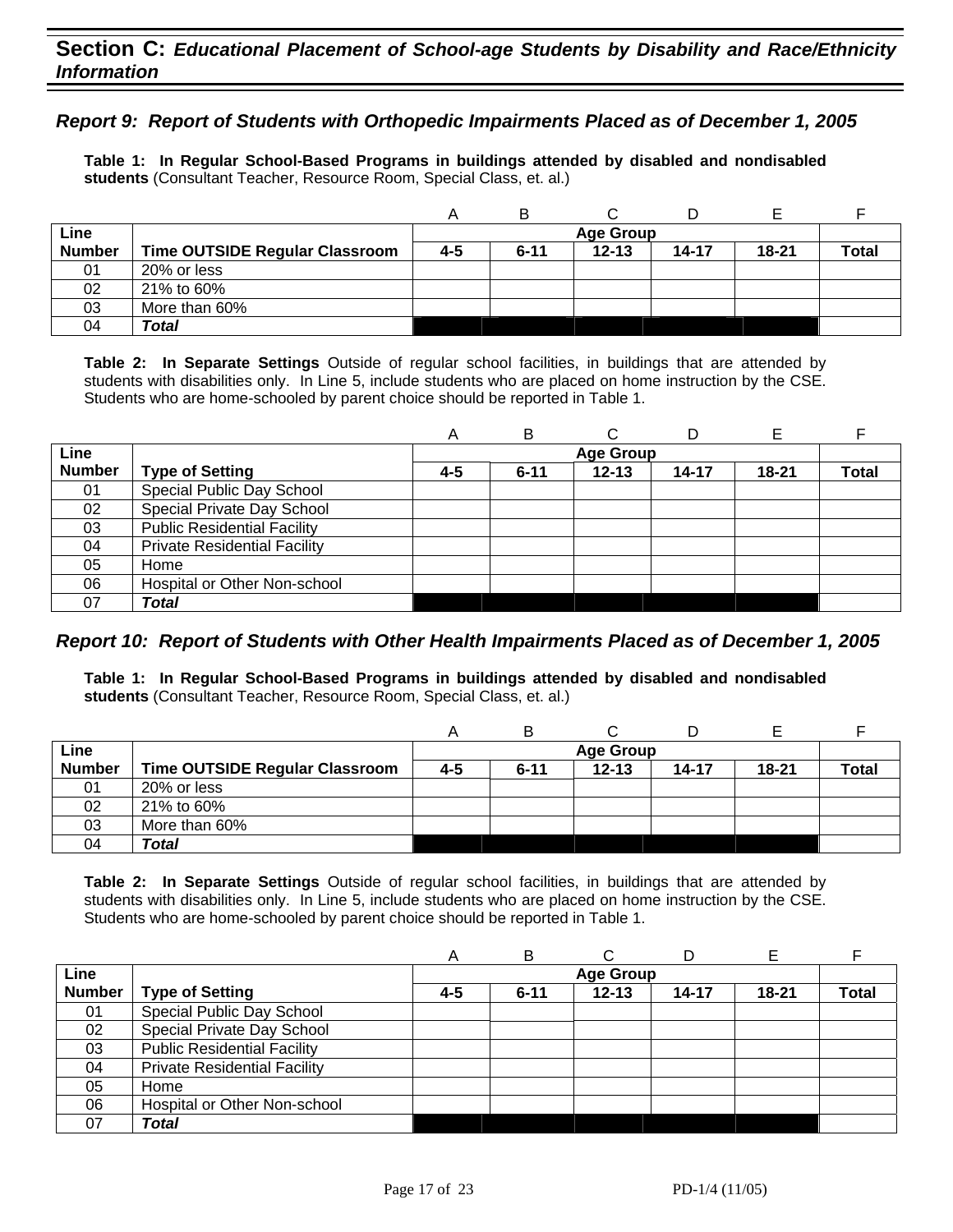### *Report 11: Report of Students with Multiple Disabilities Placed as of December 1, 2005*

**Table 1: In Regular School-Based Programs in buildings attended by disabled and nondisabled students** (Consultant Teacher, Resource Room, Special Class, et. al.)

|               |                                |     | в        |                  |           |           |              |
|---------------|--------------------------------|-----|----------|------------------|-----------|-----------|--------------|
| Line          |                                |     |          | <b>Age Group</b> |           |           |              |
| <b>Number</b> | Time OUTSIDE Regular Classroom | 4-5 | $6 - 11$ | $12 - 13$        | $14 - 17$ | $18 - 21$ | <b>Total</b> |
| 01            | 20% or less                    |     |          |                  |           |           |              |
| 02            | 21% to 60%                     |     |          |                  |           |           |              |
| 03            | More than 60%                  |     |          |                  |           |           |              |
| 04            | <b>Total</b>                   |     |          |                  |           |           |              |

**Table 2: In Separate Settings** Outside of regular school facilities, in buildings that are attended by students with disabilities only. In Line 5, include students who are placed on home instruction by the CSE. Students who are home-schooled by parent choice should be reported in Table 1.

|               |                                     | А   | В        |                  | D         |           |       |
|---------------|-------------------------------------|-----|----------|------------------|-----------|-----------|-------|
| Line          |                                     |     |          | <b>Age Group</b> |           |           |       |
| <b>Number</b> | <b>Type of Setting</b>              | 4-5 | $6 - 11$ | $12 - 13$        | $14 - 17$ | $18 - 21$ | Total |
| 01            | Special Public Day School           |     |          |                  |           |           |       |
| 02            | Special Private Day School          |     |          |                  |           |           |       |
| 03            | <b>Public Residential Facility</b>  |     |          |                  |           |           |       |
| 04            | <b>Private Residential Facility</b> |     |          |                  |           |           |       |
| 05            | Home                                |     |          |                  |           |           |       |
| 06            | Hospital or Other Non-school        |     |          |                  |           |           |       |
| 07            | Total                               |     |          |                  |           |           |       |

# *Report 12: Report of Students with Deaf - Blindness Placed as of December 1, 2005*

**Table 1: In Regular School-Based Programs in buildings attended by disabled and nondisabled students** (Consultant Teacher, Resource Room, Special Class, et. al.)

|               |                                       |     | В        |                  |           |           |              |
|---------------|---------------------------------------|-----|----------|------------------|-----------|-----------|--------------|
| Line          |                                       |     |          | <b>Age Group</b> |           |           |              |
| <b>Number</b> | <b>Time OUTSIDE Regular Classroom</b> | 4-5 | $6 - 11$ | $12 - 13$        | $14 - 17$ | $18 - 21$ | <b>Total</b> |
| 01            | 20% or less                           |     |          |                  |           |           |              |
| 02            | 21% to 60%                            |     |          |                  |           |           |              |
| 03            | More than 60%                         |     |          |                  |           |           |              |
| 04            | Total                                 |     |          |                  |           |           |              |

|               |                                     | A       | В        | ◠                |           |           |              |
|---------------|-------------------------------------|---------|----------|------------------|-----------|-----------|--------------|
| Line          |                                     |         |          | <b>Age Group</b> |           |           |              |
| <b>Number</b> | <b>Type of Setting</b>              | $4 - 5$ | $6 - 11$ | $12 - 13$        | $14 - 17$ | $18 - 21$ | <b>Total</b> |
| 01            | Special Public Day School           |         |          |                  |           |           |              |
| 02            | Special Private Day School          |         |          |                  |           |           |              |
| 03            | <b>Public Residential Facility</b>  |         |          |                  |           |           |              |
| 04            | <b>Private Residential Facility</b> |         |          |                  |           |           |              |
| 05            | Home                                |         |          |                  |           |           |              |
| 06            | Hospital or Other Non-school        |         |          |                  |           |           |              |
| 07            | <b>Total</b>                        |         |          |                  |           |           |              |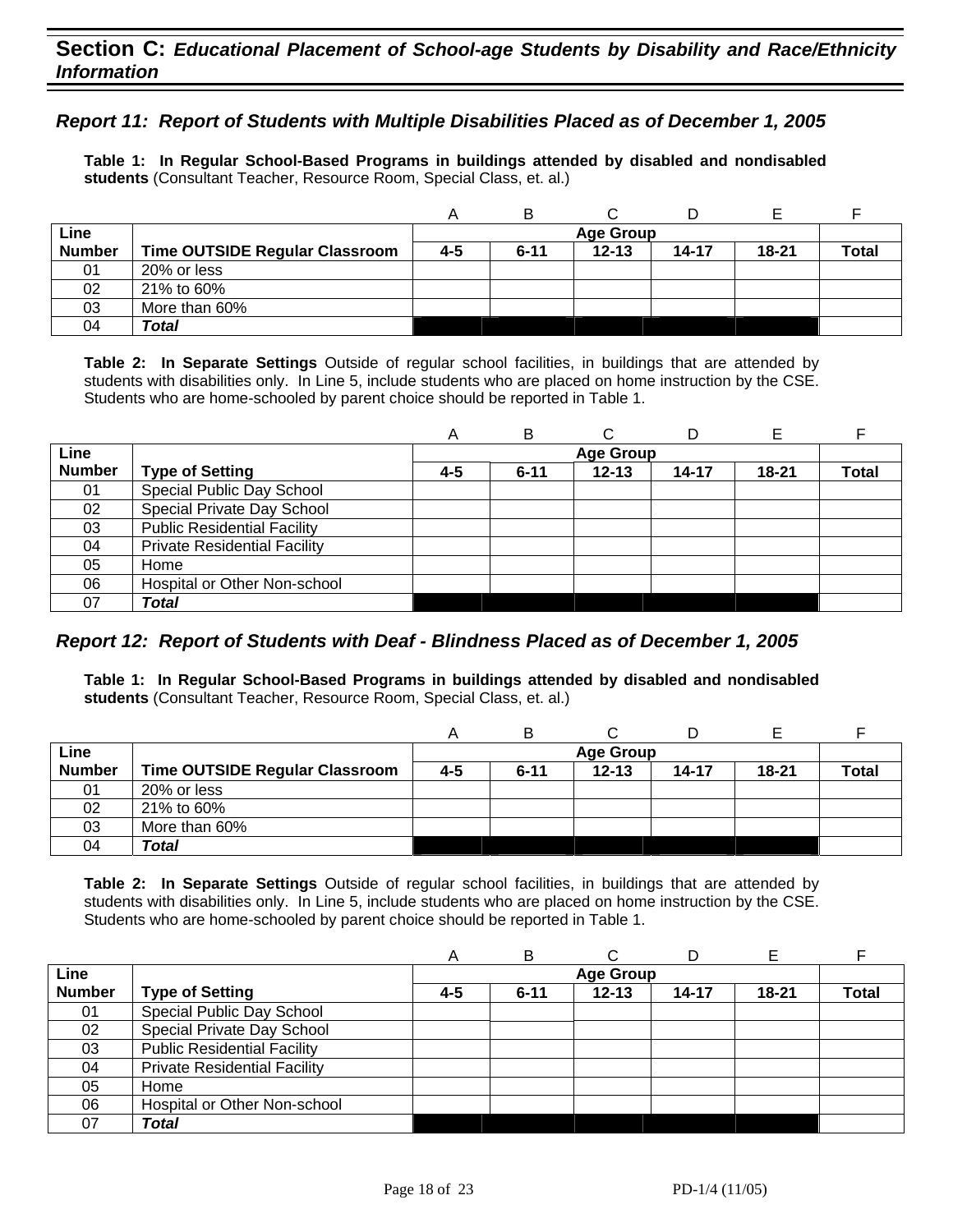### *Report 13: Report of Students with Traumatic Brain Injury Placed as of December 1, 2005*

**Table 1: In Regular School-Based Programs in buildings attended by disabled and nondisabled students** (Consultant Teacher, Resource Room, Special Class, et. al.)

|               |                                |     | в        |                  |           |       |              |
|---------------|--------------------------------|-----|----------|------------------|-----------|-------|--------------|
| Line          |                                |     |          | <b>Age Group</b> |           |       |              |
| <b>Number</b> | Time OUTSIDE Regular Classroom | 4-5 | $6 - 11$ | $12 - 13$        | $14 - 17$ | 18-21 | <b>Total</b> |
| 01            | 20% or less                    |     |          |                  |           |       |              |
| 02            | 21% to 60%                     |     |          |                  |           |       |              |
| 03            | More than 60%                  |     |          |                  |           |       |              |
| 04            | Total                          |     |          |                  |           |       |              |

|               |                                     | Α   | B        |                  | D     | E         |       |
|---------------|-------------------------------------|-----|----------|------------------|-------|-----------|-------|
| Line          |                                     |     |          | <b>Age Group</b> |       |           |       |
| <b>Number</b> | <b>Type of Setting</b>              | 4-5 | $6 - 11$ | $12 - 13$        | 14-17 | $18 - 21$ | Total |
| 01            | Special Public Day School           |     |          |                  |       |           |       |
| 02            | Special Private Day School          |     |          |                  |       |           |       |
| 03            | <b>Public Residential Facility</b>  |     |          |                  |       |           |       |
| 04            | <b>Private Residential Facility</b> |     |          |                  |       |           |       |
| 05            | Home                                |     |          |                  |       |           |       |
| 06            | Hospital or Other Non-school        |     |          |                  |       |           |       |
| 07            | Total                               |     |          |                  |       |           |       |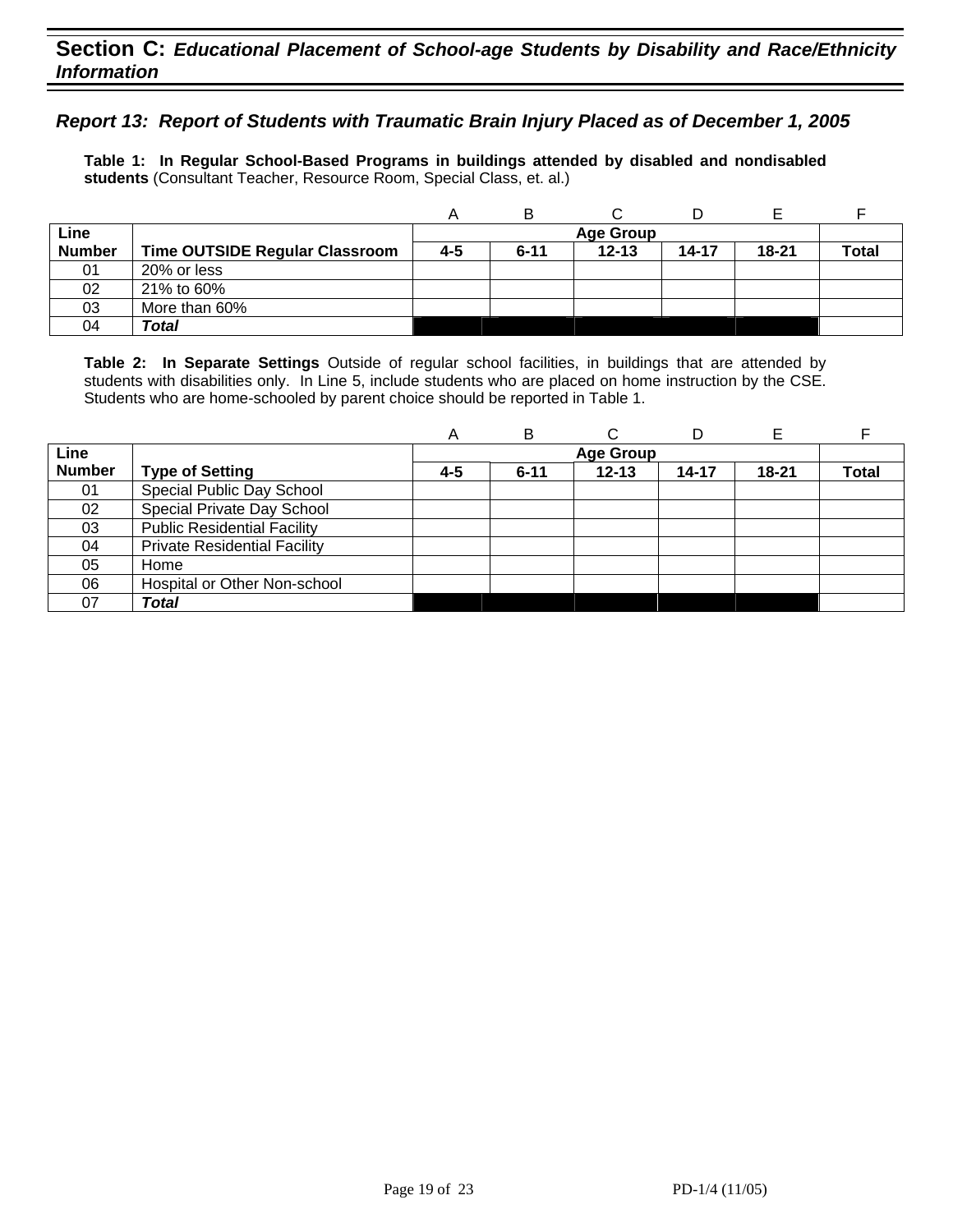# **Section C:** *Educational Placement of School-age Students by Disability and Race/Ethnicity Information*

### *Report 14: Summary Report of All Students with Disabilities Placed as of December 1, 2005*

The two sections below aggregate the data reported in Reports 1 to 13 to facilitate State and local data verification procedures. Completing these two tables will facilitate the reporting of race/ethnicity data in Reports 15 and 16.

**Table 1: In Regular School-Based Programs in buildings attended by disabled and nondisabled students** (Consultant Teacher, Resource Room, Special Class, et. al.)

|               |                                       |     | B                |           |           |           |              |  |  |  |
|---------------|---------------------------------------|-----|------------------|-----------|-----------|-----------|--------------|--|--|--|
| Line          |                                       |     | <b>Age Group</b> |           |           |           |              |  |  |  |
| <b>Number</b> | <b>Time OUTSIDE Regular Classroom</b> | 4-5 | $6 - 11$         | $12 - 13$ | $14 - 17$ | $18 - 21$ | <b>Total</b> |  |  |  |
| 01            | 20% or less                           |     |                  |           |           |           |              |  |  |  |
| 02            | 21% to 60%                            |     |                  |           |           |           |              |  |  |  |
| 03            | More than 60%                         |     |                  |           |           |           |              |  |  |  |
| 04            | Total                                 |     |                  |           |           |           |              |  |  |  |

**Table 2: In Separate Settings** Outside of regular school facilities, in buildings that are attended by students with disabilities only. In Line 5, include students who are placed on home instruction by the CSE. Students who are home-schooled by parent choice should be reported in Table 1.

|               |                                     | Α                | B        | С         | D     |       |              |  |  |  |
|---------------|-------------------------------------|------------------|----------|-----------|-------|-------|--------------|--|--|--|
| Line          | <b>Type of Setting</b>              | <b>Age Group</b> |          |           |       |       |              |  |  |  |
| <b>Number</b> |                                     | 4-5              | $6 - 11$ | $12 - 13$ | 14-17 | 18-21 | <b>Total</b> |  |  |  |
| 01            | Special Public Day School           |                  |          |           |       |       |              |  |  |  |
| 02            | Special Private Day School          |                  |          |           |       |       |              |  |  |  |
| 03            | <b>Public Residential Facility</b>  |                  |          |           |       |       |              |  |  |  |
| 04            | <b>Private Residential Facility</b> |                  |          |           |       |       |              |  |  |  |
| 05            | Home                                |                  |          |           |       |       |              |  |  |  |
| 06            | Hospital or Other Non-school        |                  |          |           |       |       |              |  |  |  |
| 07            | Total                               |                  |          |           |       |       |              |  |  |  |

*Notes for Reviewing Data Reported in Report 14 Above:* 

- The Report 14 total in Table 1, Line 4, Column F, plus the total in Table 2, Line 7, Column F must equal the total in Section B, Table 1, Line 11 (sum of Ages 4-5 and 6-21) of this PD-1/4 form.
- The total in each cell of Tables 1 and 2 of Report 14 should be the cumulative total of the corresponding cells from Reports 1-13.
- The totals on each line of Column F in Tables 1 and 2 above should be identical to the totals in Column F of each line in Tables 1 and 2 of Report 15.
- The total for Table 1 plus Table 2 above should equal the total reported in Line 14 of Column F of Report 16.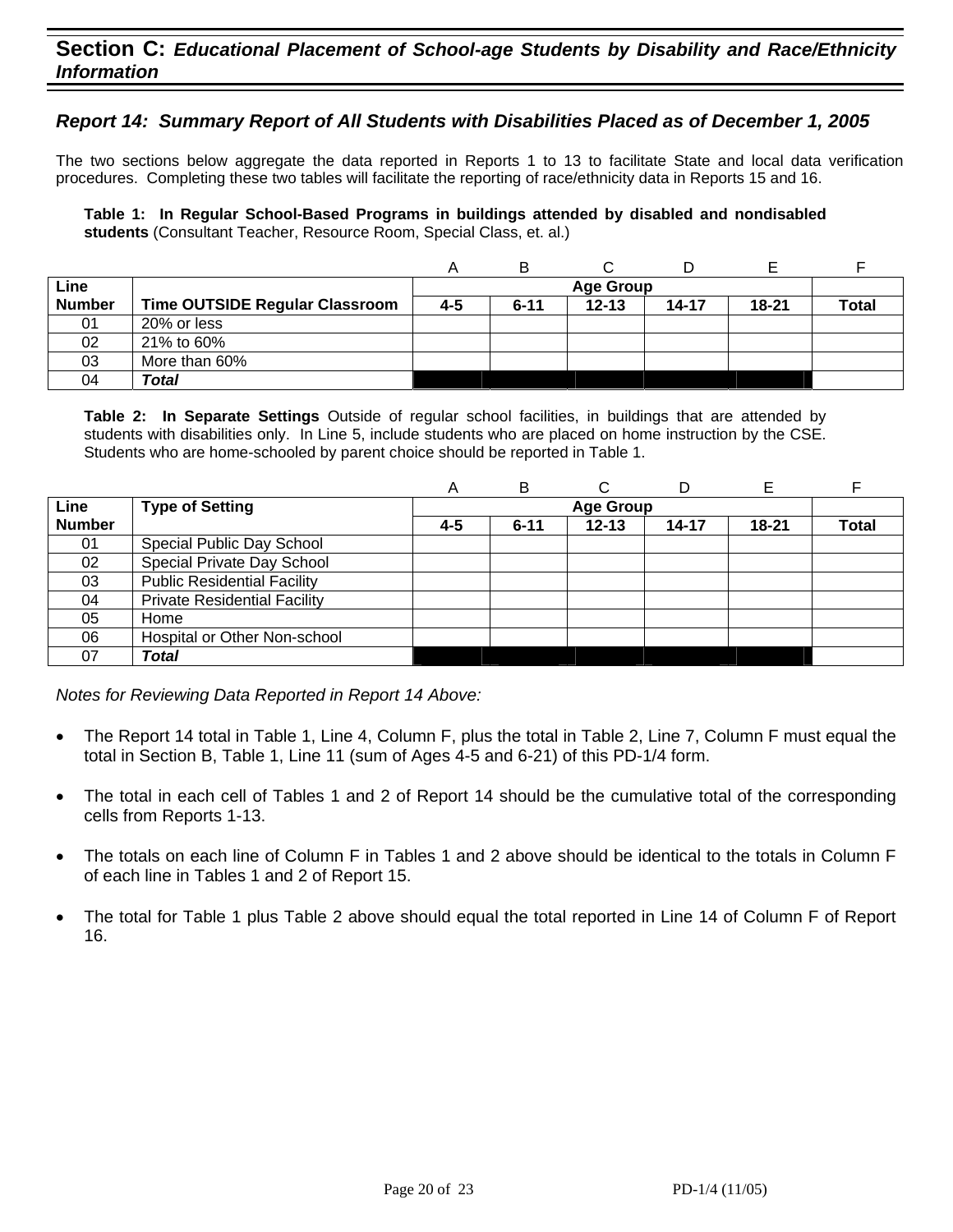# *Report 15: Report of All Students with Disabilities as of December 1, 2005, According to Race/Ethnicity Category and Type of Placement*

For all students reported in Table 1 and Table 2 of Report 14, enter the number, which appear to belong, identify with, or are regarded in the community as belonging to each race/ethnic group. (Each student should be counted once.) The Total (Column F) for each Line in this Report must match the Total (Column F) for each Line in Report 14.

**Table 1: In Regular School-Based Programs in buildings attended by disabled and nondisabled students** (Consultant Teacher, Resource Room, Special Class, et. al.)

|                       |                 | A                                                        | B                                                       | C                                                     | D               | Е                                              | F.           |
|-----------------------|-----------------|----------------------------------------------------------|---------------------------------------------------------|-------------------------------------------------------|-----------------|------------------------------------------------|--------------|
| Line<br><b>Number</b> | <b>Settings</b> | American<br>Indian or<br><b>Alaskan</b><br><b>Native</b> | Asian<br><b>or</b><br><b>Pacific</b><br><b>Islander</b> | <b>Black</b><br>(not of<br><b>Hispanic</b><br>origin) | <b>Hispanic</b> | White<br>(not of<br><b>Hispanic</b><br>origin) | <b>Total</b> |
| 01                    | 20% or less     |                                                          |                                                         |                                                       |                 |                                                |              |
| 02                    | 21% to 60%      |                                                          |                                                         |                                                       |                 |                                                |              |
| 03                    | More than 60%   |                                                          |                                                         |                                                       |                 |                                                |              |
| 04                    | <b>Total</b>    |                                                          |                                                         |                                                       |                 |                                                |              |

|                       |                                                 | A                                                 | B                                                       | C                                              | D               | Е                                              | F            |
|-----------------------|-------------------------------------------------|---------------------------------------------------|---------------------------------------------------------|------------------------------------------------|-----------------|------------------------------------------------|--------------|
| Line<br><b>Number</b> |                                                 | American<br>Indian or<br>Alaskan<br><b>Native</b> | <b>Asian</b><br>or<br><b>Pacific</b><br><b>Islander</b> | <b>Black</b><br>(not of<br>Hispanic<br>origin) | <b>Hispanic</b> | White<br>(not of<br><b>Hispanic</b><br>origin) | <b>Total</b> |
| 01                    | <b>Type of Setting</b><br><b>Special Public</b> |                                                   |                                                         |                                                |                 |                                                |              |
|                       | Day School                                      |                                                   |                                                         |                                                |                 |                                                |              |
| 02                    | <b>Special Private</b><br>Day School            |                                                   |                                                         |                                                |                 |                                                |              |
| 03                    | <b>Public Residential</b><br>Facility           |                                                   |                                                         |                                                |                 |                                                |              |
| 04                    | <b>Private Residential</b><br>Facility          |                                                   |                                                         |                                                |                 |                                                |              |
| 05                    | Home                                            |                                                   |                                                         |                                                |                 |                                                |              |
| 06                    | Hospital or Other<br>Non-school                 |                                                   |                                                         |                                                |                 |                                                |              |
| 07                    | <b>Total</b>                                    |                                                   |                                                         |                                                |                 |                                                |              |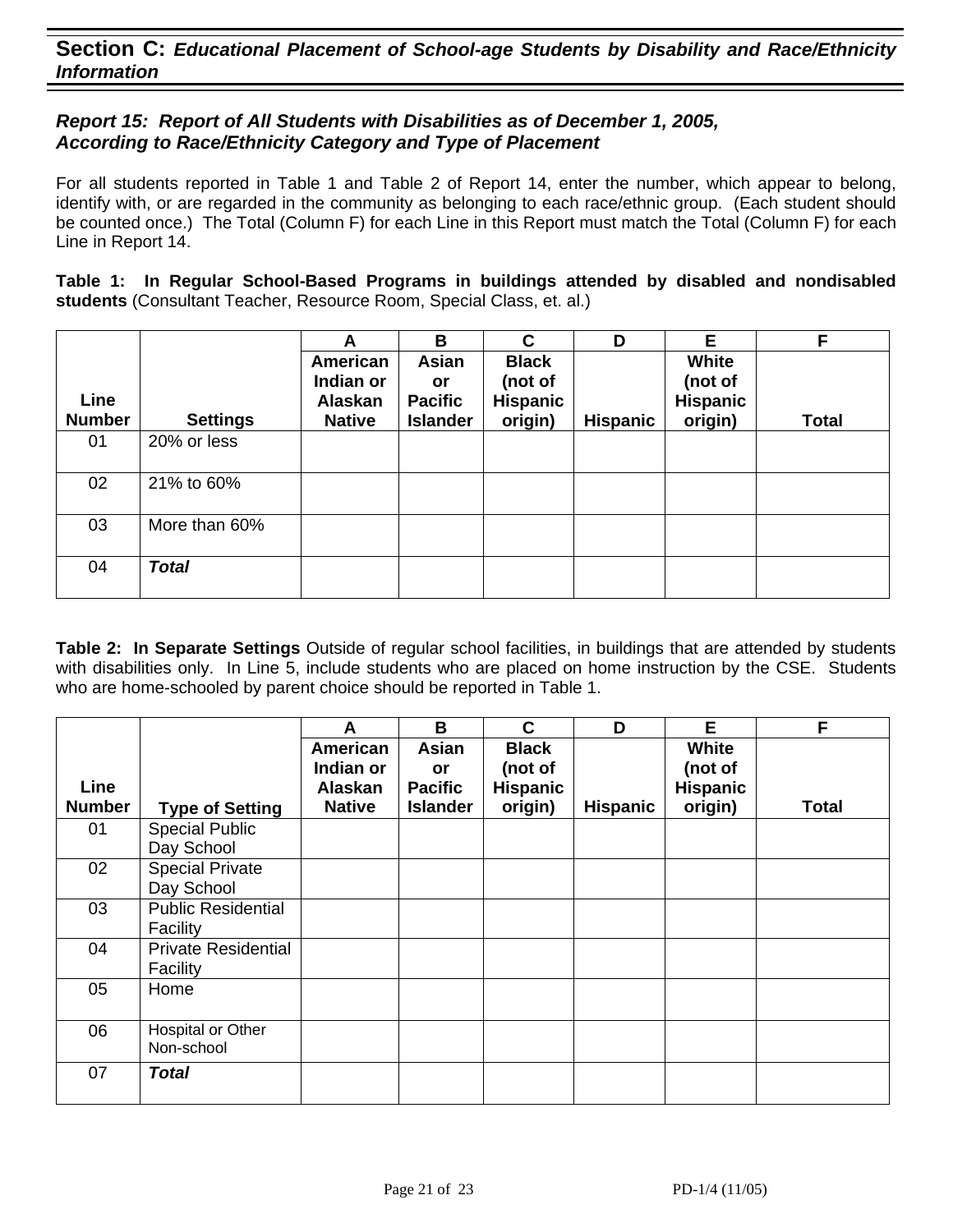# *Report 16: Report of All Students with Disabilities as of December 1, 2005, According to Race/Ethnicity Category and Type of Disability*

In the table below, report race/ethnicity data by disability for all students reported in Tables 1 and 2 of Reports 1 to 13.

The total reported below in Column F for each disability must match the sum of totals reported in Tables 1 and 2 under the corresponding disability in Reports 1 to 13. Also, the total reported in Line 14 for each column must match the sum of corresponding columns of Tables 1 and 2 of Report 15.

|                       |                                           | A                                                        | <b>Racial/Ethnic Group</b><br>B                         | $\overline{\mathbf{c}}$                               | D               | E                                                     | F            |
|-----------------------|-------------------------------------------|----------------------------------------------------------|---------------------------------------------------------|-------------------------------------------------------|-----------------|-------------------------------------------------------|--------------|
| Line<br><b>Number</b> | <b>Disability</b>                         | <b>American</b><br>Indian or<br>Alaskan<br><b>Native</b> | <b>Asian</b><br>or<br><b>Pacific</b><br><b>Islander</b> | <b>Black</b><br>(not of<br><b>Hispanic</b><br>origin) | <b>Hispanic</b> | <b>White</b><br>(not of<br><b>Hispanic</b><br>origin) | <b>Total</b> |
| 01                    | Autism                                    |                                                          |                                                         |                                                       |                 |                                                       |              |
| 02                    | <b>Emotional Disturbance</b>              |                                                          |                                                         |                                                       |                 |                                                       |              |
| 03                    | Learning Disability                       |                                                          |                                                         |                                                       |                 |                                                       |              |
| 04                    | <b>Mental Retardation</b>                 |                                                          |                                                         |                                                       |                 |                                                       |              |
| 05                    | <b>Deafness</b>                           |                                                          |                                                         |                                                       |                 |                                                       |              |
| 06                    | <b>Hearing Impairment</b>                 |                                                          |                                                         |                                                       |                 |                                                       |              |
| 07                    | Speech or Language<br>Impairment          |                                                          |                                                         |                                                       |                 |                                                       |              |
| 08                    | Visual Impairment<br>(includes Blindness) |                                                          |                                                         |                                                       |                 |                                                       |              |
| 09                    | Orthopedic Impairment                     |                                                          |                                                         |                                                       |                 |                                                       |              |
| 10                    | Other Health Impairment                   |                                                          |                                                         |                                                       |                 |                                                       |              |
| 11                    | <b>Multiple Disabilities</b>              |                                                          |                                                         |                                                       |                 |                                                       |              |
| $\overline{12}$       | Deaf-Blindness                            |                                                          |                                                         |                                                       |                 |                                                       |              |
| 13                    | <b>Traumatic Brain Injury</b>             |                                                          |                                                         |                                                       |                 |                                                       |              |
| 14                    | Total (Lines 1-13)                        |                                                          |                                                         |                                                       |                 |                                                       |              |